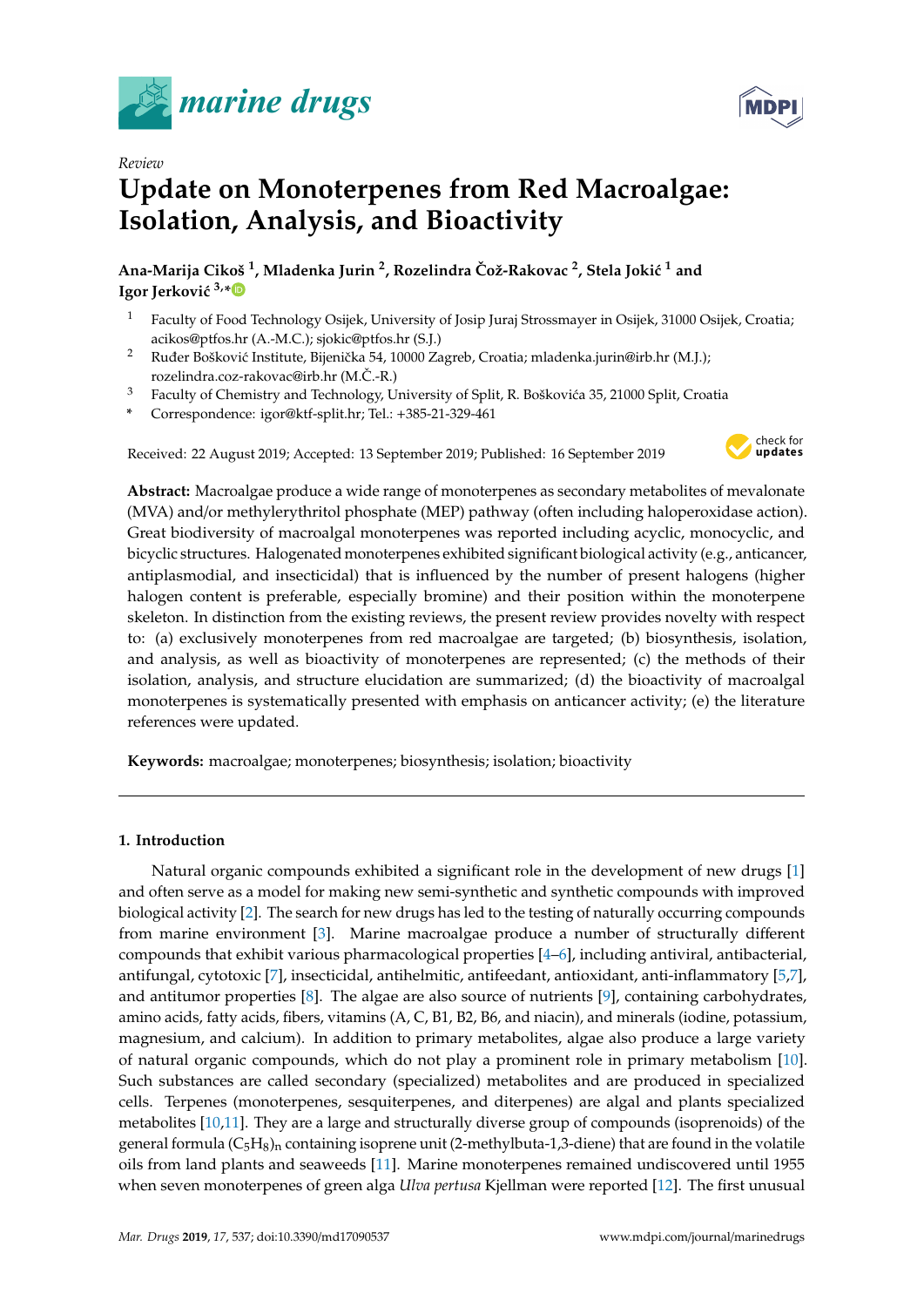marine monoterpenes were not identified until 1973 when the isolation of polyhalogenated compounds from *Aplysia californica* J.G. Cooper was done [\[13](#page-16-11)[,14\]](#page-16-12). During the last decades, following these initial discoveries, new marine monoterpenes have been reported including degraded monoterpenes and monoterpenes of mixed biogenesis [\[15](#page-16-13)[–18\]](#page-16-14).

This review highlights the occurrence of monoterpenes in macroalgae with emphasis on the cyclic and halogenated monoterpenes since they were the most active. Macroalgal monoterpenes extraction techniques, methods for the analysis, and structure elucidation are presented, as well as their bioactivity. Available literature, including reviews on biochemistry, biosynthesis, and bioactivity have been focused mainly on monoterpenoids from terrestrial plants [\[19–](#page-16-15)[26\]](#page-17-0). Several reviews on marine volatile halogenated metabolites (including monoterpenes) exist [\[7,](#page-16-4)[27](#page-17-1)[–31\]](#page-17-2). Neither of these reviews represented comprehensively all domains which are presented in this paper. Kladi et al. [\[27\]](#page-17-1) not only put an emphasis on monoterpenes, but also on other volatile metabolites present in red algae with short description of their bioactivities. Cabrita et al. [\[28\]](#page-17-3) reported only few halogenated monoterpenes with antiplasmodial activity. Ibrahim et al. [\[30\]](#page-17-4) in the review mentioned only the insecticidal activity of few monoterpenes. El Gamal [\[7\]](#page-16-4) covered all bioactive compounds present in the algae and, among them, emphasized monoterpenes as anticancer agents. Monoterpenes were also reviewed with other nutrients and secondary metabolites of the macroalgae [\[29\]](#page-17-5). Zatelli et al. [\[31\]](#page-17-2) represented that brown algae of the genus *Dictyopteris* also contained some monoterpenes but in much lower concentration when compared to red algae. In distinction to the published reviews, the present review presents several novelties: (a) exclusively monoterpenes (acyclic, monocyclic, and bicyclic) from red macroalgae, as the main source of monoterpenes, were targeted; (b) the methods of their isolation, analysis, and structure elucidation were systematically summarized in the tables; (c) the bioactivity (anticancer, antiplasmodial, and insecticidal) of macroalgal monoterpenes was systematically presented; (d) the literature references were updated.

#### **2. Biosynthesis of Monoterpenes in Macroalgae**

Available literature for the biosynthesis of monoterpenes focus mostly on the algae belonging to the class *Rhodophyta* (red algae). The halogenated monoterpenes were found in the marine algae and they were synthesized mostly for chemical defense from herbivores [\[32\]](#page-17-6). Bromine and chlorine ions are abundant in seawater and involved in the formation of halogenated monoterpenes promoted by bromoperoxidase which is present in many red algae species [\[33\]](#page-17-7). A wide variety of these compounds was found in three genera of red algae including *Ochtodes*, *Plocamium*, and *Portieria* [\[34](#page-17-8)[,35\]](#page-17-9).

## *2.1. Mevalonate (MVA) Pathway and Methylerithritol Phosphate (MEP) Pathway*

Two pathways are known for the biosynthesis of monoterpenes, and the first step includes the formation of the central building blocks of all isoprenoids (known as active isoprenes) isopentenyl pyrophosphate (IPP) and dimethylallyl pyrophosphate (DMAPP). They can be formed by mevalonate (MVA) pathway and methylerythritol phosphate (MEP) pathway which is also known as deoxyxylulose-5-phosphate (DXP) pathway (Figure [1\)](#page-2-0). Each of these pathways can occur in the algae cells. For instance, green algae possess only MEP pathway, while several red algae contain both or only one of the mentioned pathways. Lohr et al. [\[36\]](#page-17-10) also suggested that further genomic sequencing of species is expected to provide more evidence for distribution of these two pathways. The MVA pathway occurred in the cytosol, while the MEP pathway is localized in the plastids, but both have the same task-to form IPP and DMAPP for the synthesis of the key intermediate geranyl pyrophosphate (GPP) [\[37\]](#page-17-11).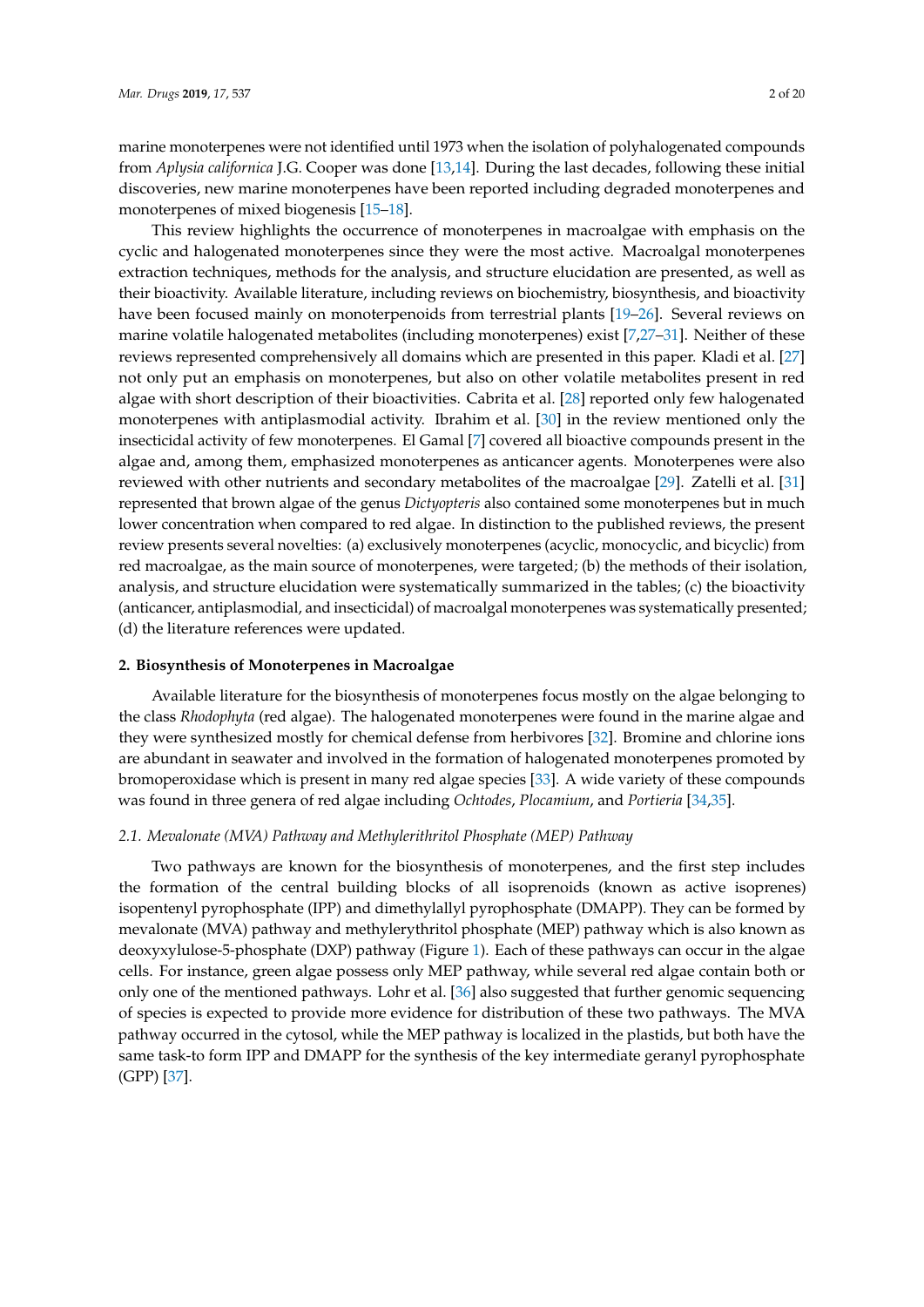<span id="page-2-0"></span>

#### **METHYLERYTHRITOL PHOSPHATE**

**Figure 1.** Mevalonate (MVA) and methylerythritol phosphate (MEP) pathway. **Figure 1.** Mevalonate (MVA) and methylerythritol phosphate (MEP) pathway.

*2.2. Biosynthesis of Cyclic Monoterpenes in Macroalgae* Even though the MVA pathway was discovered in 1950s in yeasts and animals, it is still considered acetyl-CoA followed by the enzymatically assisted conversions for the formation of IPP, all occurring acetyl-CoA followed by the enzymatically assisted conversions for the formation of IPP, all occurring in the cytosol. Six different enzymes are involved in the formation of IPP with the phosphorylation of double bond prevents direct consequent direct cyclinization. Consequently, the enzyme-catalyzed cyclinization of GPP and  $\alpha$ mevalonate by mevalonate kinase as the main reaction, while the seventh enzyme is responsible for<br>distribution of cyclic and cyclic contract the seventh enzyme is responsible for to be the main route of IPP and DMAPP synthesis. It begins with condensation of three molecules of the generation of DMAPP from IPP [\[36,](#page-17-10)[38\]](#page-17-12).

In contrast to the MVA pathway, the MEP pathway was discovered in 1990s in bacteria and In contrast to the MVA pathway, the MEP pathway was discovered in 1990s in bacteria and plants. It begins with the reactions between glyceraldehyde-3-phosphate (G3P) and pyruvate and it pants. It eegals with the reactions between gryecianachy ac *ε* phospinite (GST) and pyrawlic and it is capable of producing both IPP and DMAPP as final products due to the presence of the enzyme a-Terpine of producing both 1.1 and BMT.1.1 as that products due to the presence of the endytherd-<br>4-hydroxy-3-methylbut-2-enyl diphosphate reductase (HDR) [\[36](#page-17-10)[,39\]](#page-17-13). IPP is isomerized to DMAPP,  $\frac{1}{10}$  is  $\frac{1}{10}$  in  $\frac{1}{10}$  generate a variety of monoterpene cyclic and bicyclic and bicyclic carbon  $\frac{1}{10}$ which than reacts with IPP within the precursor pool and forms geranyl pyrophosphate (GPP),<br>he saw as the convenience success for all means tempere  $[40]$ known as the common precursor for all monoterpenes [\[40\]](#page-17-14).

# 2.2. Biosynthesis of Cyclic Monoterpenes in Macroalgae

Although GPP is considered as the universal precursor for monoterpene biosynthesis, it has limited flexibility for the formation of mono- and bicyclic carbon skeletons. Namely, GPP *trans*-2,3-double bond prevents direct cyclization. Consequently, the enzyme-catalyzed cyclization of GPP and its conversion into tertiary allylic isomer, linalyl pyrophosphate (LPP), occurs in formation of cyclic monoterpenes. The most important step of this mechanism in the algae is the initiation of divalent cation-assisted ionization of the pyrophosphate group which will allow rotation around new single bond and new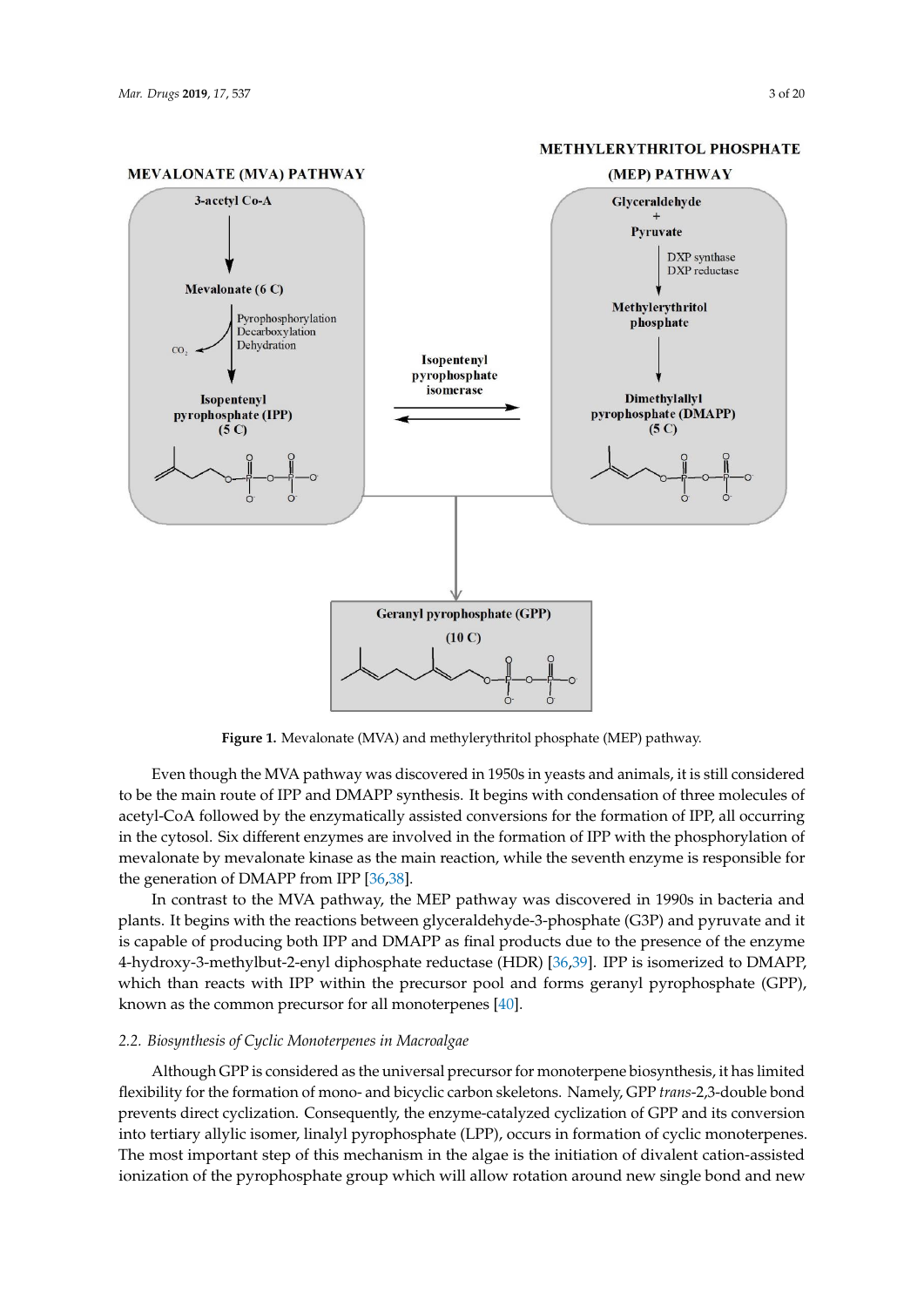highly reactive carbocation intermediate is formed, cyclic α-terpinyl cation (Figure [2\)](#page-3-0). α-Terpinyl cation intermediate will undergo several mechanisms such as oxidation, reduction, isomerization, or conjugation, and it will generate a variety of monoterpene cyclic and bicyclic carbon skeletons [\[41](#page-17-15)[,42\]](#page-17-16). Figure [2](#page-3-0) shows the mechanism of formation of various monoterpene structures from left-handed helical conformer of GPP, but a similar pathway would occur from GPP right-handed helix which would result in the stereochemical antipodes of formed structures. *Mar. Drugs* **2019**, *17*, x 4 of 21

<span id="page-3-0"></span>

**Figure 2.** The pathway of monoterpene cyclization through divalent cation-assisted ionization of **Figure 2.** The pathway of monoterpene cyclization through divalent cation-assisted ionization of pyrophosphate group and formation of α-terpinyl cation intermediate (**I**—limonene; **II**—δ-terpinene; pyrophosphate group and formation of α-terpinyl cation intermediate (**I**—limonene; **II**—δ-terpinene; III-γ-terpinene; IV-α-terpinene; V-α-pinene; VI-β-pinene; VII-car-3-ene; VIII-sabinene; **IX**—borneol; **X**—camphene; **XI**—1,8-cineol). **IX**—borneol; **X**—camphene; **XI**—1,8-cineol).

Wise et al. [41] tested neryl pyrophosphate (NPP), *cis*-isomer of GPP, and LPP as alternate substrates Wise et al. [\[41\]](#page-17-15) tested neryl pyrophosphate (NPP), *cis*-isomer of GPP, and LPP as alternate substrates for monoterpene synthesis. The results showed that myrcene synthase exhibited the ability to form cyclic structures from NPP and LPP resulting in different product profiles. Limonene was produced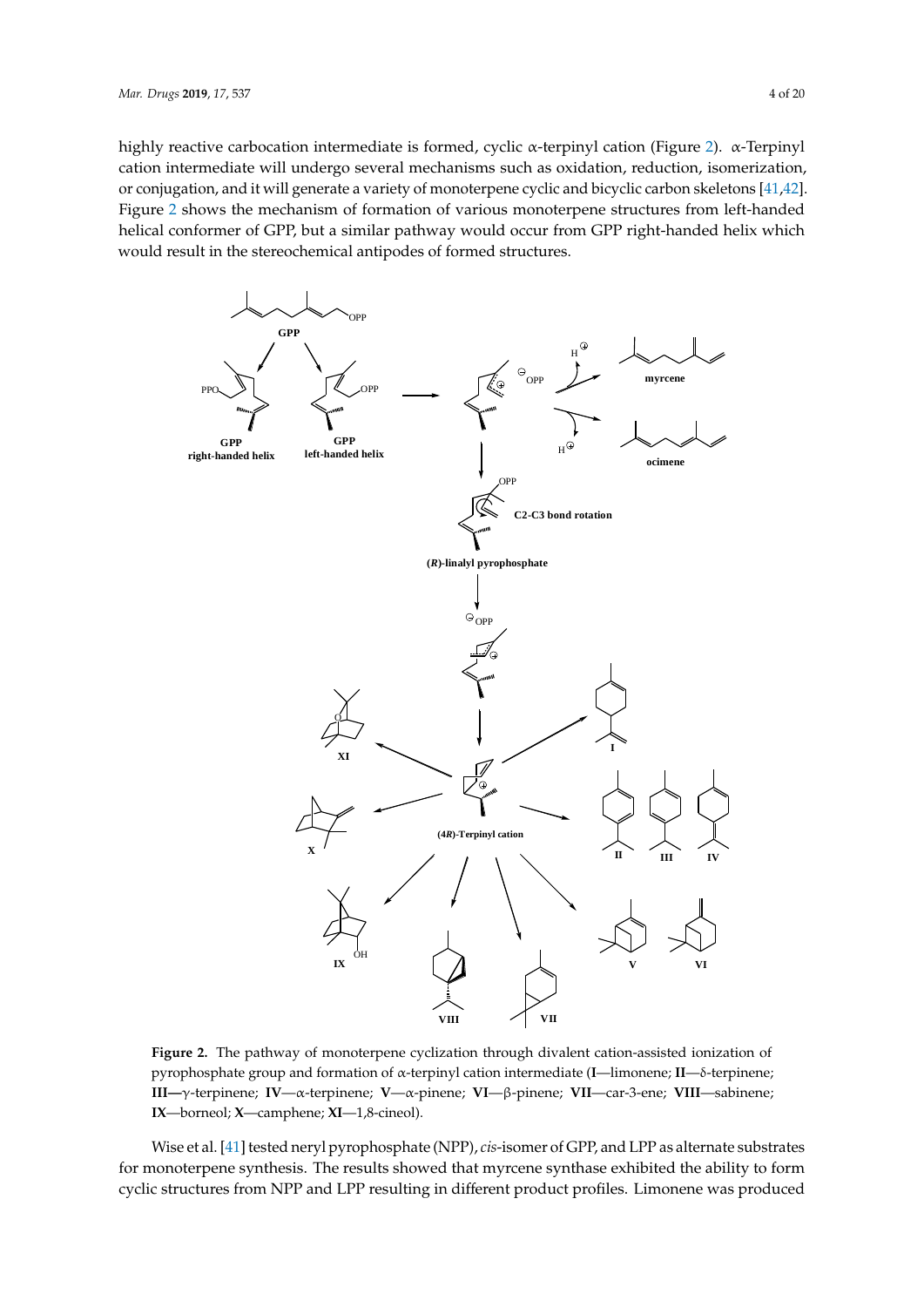from NPP, while the mix of products was utilized from LPP, such as myrcene, *cis*-ocimene, terpinene, and limonene. Although the enzyme is capable for cyclization of NPP and LPP, it does not catalyze the isomerization of GPP to an intermediate that is able to cyclize. Moreover, they demonstrated for the first time in vitro activity of monoterpene synthase from marine source, which provided the basis for understanding and further exploration of biosynthesis of halogenated monoterpenes.

#### *2.3. Biosynthesis of Halogenated Monoterpenes in Macroalgae Mar. Drugs* **2019**, *17*, x 5 of 21

Acyclic monoterpenes from macroalgae with bromine or chlorine atoms or both are likely the result of haloperoxidase action on either myrcene or ocimene [\[33,](#page-17-7)[43\]](#page-17-17). Bromonium ion-initiated cyclization was proposed to explain the formation of ochtodane ring (l-ethylidene-3,3-dimethylcyclohexane)<br>
cyclidation was proposed to explain the formation of ochtodane ring (l-ethylidene-3,3-dimethylcyclohexane) found in marine monoterpenes  $[44]$  from myrcene. Thus, the ring closure is initiated by bromonium attack on  $C_6$ – $C_7$  olefin followed by internal addition to the resulting cationic center (Figure [3\)](#page-4-0). Similar reasoning invokes ocimene as the immediate precursor of 1,3-dimethyl-l-vinylcyclohexane ring and center (Figure 3). Similar reasoning invokes ocimene as the immediate precursor of 1,3-dimethyl-l-2,4-dimethyl-1-vinylcyclohexane ring [\[35\]](#page-17-9). The biogenetic schemes presented in Figure [3](#page-4-0) are based on vinylcyclohexane ring and 2,4-dimethyl-1-vinylcyclohexane ring [35]. The biogenetic schemes relevant chemical models [\[45](#page-17-19)[–47\]](#page-17-20) and successfully predict halogenation patterns and ring structures<br>
and in Figure 3 are based on relevant chemical models in the models in the models in the models of the models observed in the algae. result of haloperoxidase action on either myrcene or ocimene [33,43]. Bromonium ion-initiated

<span id="page-4-0"></span>

**Figure 3.** The scheme of cyclization of halogenated monoterpene structures. **Figure 3.** The scheme of cyclization of halogenated monoterpene structures.

As mentioned previously, red algae are known for their content of halogenated monoterpenes As mentioned previously, red algae are known for their content of halogenated monoterpenes which are characterized by multiple halogen substitutions [\[35](#page-17-9)]. They can be produced as the consequence of conversion of GPP to myrcene with myrcene synthase followed by myrcene consequence of conversion of GPP to myrcene with myrcene synthase followed by myrcene halogenation, with the help of haloperoxidases, to mono- or dihalogenated myrcene derivatives [[48\]](#page-17-21). halogenation, with the help of haloperoxidases, to mono- or dihalogenated myrcene derivatives [48]. Myrcene and ocimene are immediate precursors for the formation of halogenated cyclic compounds. Myrcene and ocimene are immediate precursors for the formation of halogenated cyclic compounds. According to Naylor et al. [3[5\], m](#page-17-9)acroalgae belonging to the genus *Plocamium*, contain ocimene as the common precursor of halogenated monoterpenes, while species from *Portieria* and *Ochtodes* contain myrcene as the precursor of halogenated monoterpenes. However, myrcene is not the only one responsible for the biosynthesis of halogenated monoterpenes since the enzyme co-factors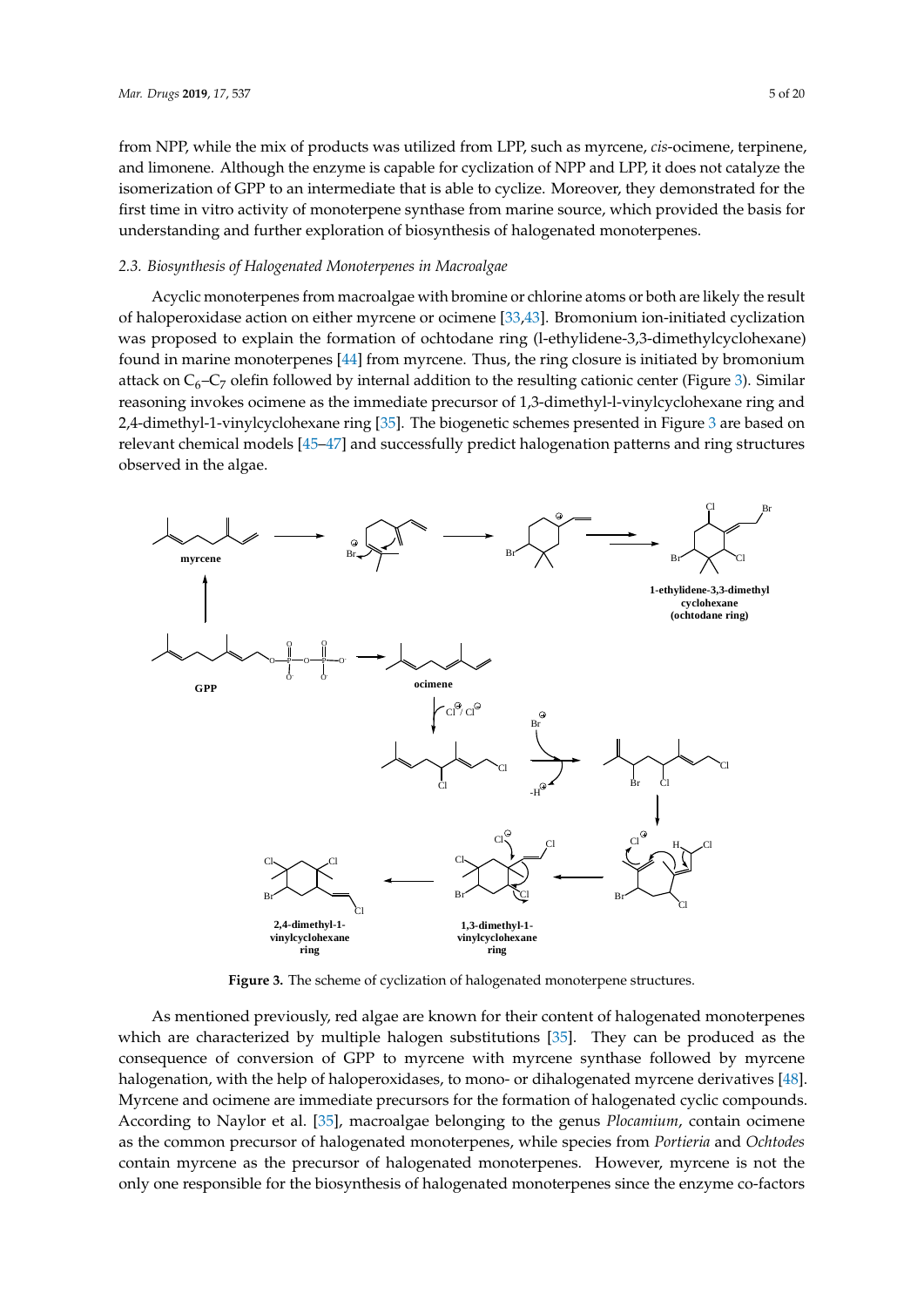exhibit the key role in their synthesis. Without certain enzyme co-factors, halogenated monoterpenes could not be synthesized. Polzin et al. [\[49\]](#page-17-22) demonstrated that *Ochtodes secundiramea* (Montagne) M. Howe was not able to synthesize halogenated monoterpenes without the presence of bromide and vanadate which are bromoperoxidase co-factors. This was also confirmed by Polzin and Rorrer [\[40\]](#page-17-14) when they removed bromide and vanadate from the medium of *O. secundiramea* and consequently bromoperoxidase-catalyzed halogenation did not occur which indicated that bromide and vanadate are required for the biosynthesis of brominated and bromochlorinated monoterpenes in *O. secundiramea*. Furthermore, it was found that *Portieria hornemannii* (Lyngbye) P.C. Silva contains only chlorinated monoterpenes, while *Ochtodes secundiramea* does not, which indicates the variations in halogenation enzyme activity [\[34\]](#page-17-8). Moreover, it could not be said for certain that the cyclization of myrcene to ochtodane and other related structures is catalyzed by the enzymes. Fenical [\[50\]](#page-17-23) showed that the cyclization can occur without the enzyme catalysis in the presence of bromonium ion, while Barahona and Rorrer [\[34\]](#page-17-8) showed that *P. hornemannii* possess chlorination enzyme which does not require bromonium ion intermediate. Barahona and Rorrer [\[34\]](#page-17-8) proposed that halogenation of monoterpenes is the consequence of Markovnikov addition of the halogen to the olefinic bond of myrcene which is attacked by the halonium ions.

## **3. Isolation and Biodiversity of Monoterpenes from Macroalgae**

Isolation of monoterpenes from macroalgae belonging to the genus *Plocamium* has been of most interest to various researchers due to the presence of halogenated monoterpenes. The most monoterpenes were isolated from *Plocamium cartilagineum* (Linnaeus) P.S. Dixon collected from different parts of the world (Table [1\)](#page-11-0).

## *3.1. Comparison of Di*ff*erent Extraction Methods for the Isolation of Monoterpenes*

Monoterpenes have been mostly extracted with different solvents, which are presented in Table [1.](#page-11-0) These methods belong to the group of conventional extraction methods, but Gao and Okuda [\[51\]](#page-18-0) used supercritical fluid extraction with  $CO<sub>2</sub>$  (SC-CO<sub>2</sub>) for the extraction of monoterpenes (1–8, Figure [4\)](#page-6-0) from *P. cartilagineum* collected from two different locations, Santa Cruz and San Diego. They used two reference compounds, (6) and (7), for determination of the extraction efficiency of SC-CO<sub>2</sub>. SC-CO<sub>2</sub> with pure  $CO<sub>2</sub>$  and with the addition of co-solvent methanol was investigated as well as the influence of time and pressure on the extraction yield of monoterpenes. The extraction with pure  $CO<sub>2</sub>$  gave lower yields, as well as the incomplete profile of monoterpenes when compared with the extraction with methanol as co-solvent. For obtaining the main monoterpenes from *P. cartilagineum*, additional methanol extraction with a reused algae sample was applied and several monoterpenes were detected in the residual material which remained after  $SC-CO<sub>2</sub>$  with methanol as co-solvent. The yield of the compounds (**6**) and (**7**) was much lower compared to the conventional extraction which can be the consequence of applied process conditions when many unwanted compounds were extracted and interfered with monoterpenes during gas chromatography and mass spectrometry (GC-MS) analysis. Another observation was that the compound (**6**) was unstable and it decomposed during the conventional extraction from *P. cartilagineum* probably due to the presence of an aldehyde group which is sensitive to air oxidation. When comparing conventional and supercritical extraction of monoterpenes, it can be concluded that with supercritical extraction monoterpenes could not be oxidized (their original structure is maintained), while during the conventional extraction these compounds can be oxidized. Namely, the conditions during supercritical extraction are almost oxygen free so the potential of oxidation of the compound (**6**) was reduced. However, the oxidation can also occur during the analysis such as GC [\[52\]](#page-18-1). To determine the losses and degradation of certain compounds, external standards with similar or the same chemical structures as the target compound could be used [\[51](#page-18-0)[,52\]](#page-18-1). In addition, Gao and Okuda [\[51\]](#page-18-0) observed that the collection location of the algae showed significant influence on monoterpene profile. The supercritical extraction could selectively extract halogenated monoterpenes from Santa Cruz *P. cartilagineum* when the pressure and time of the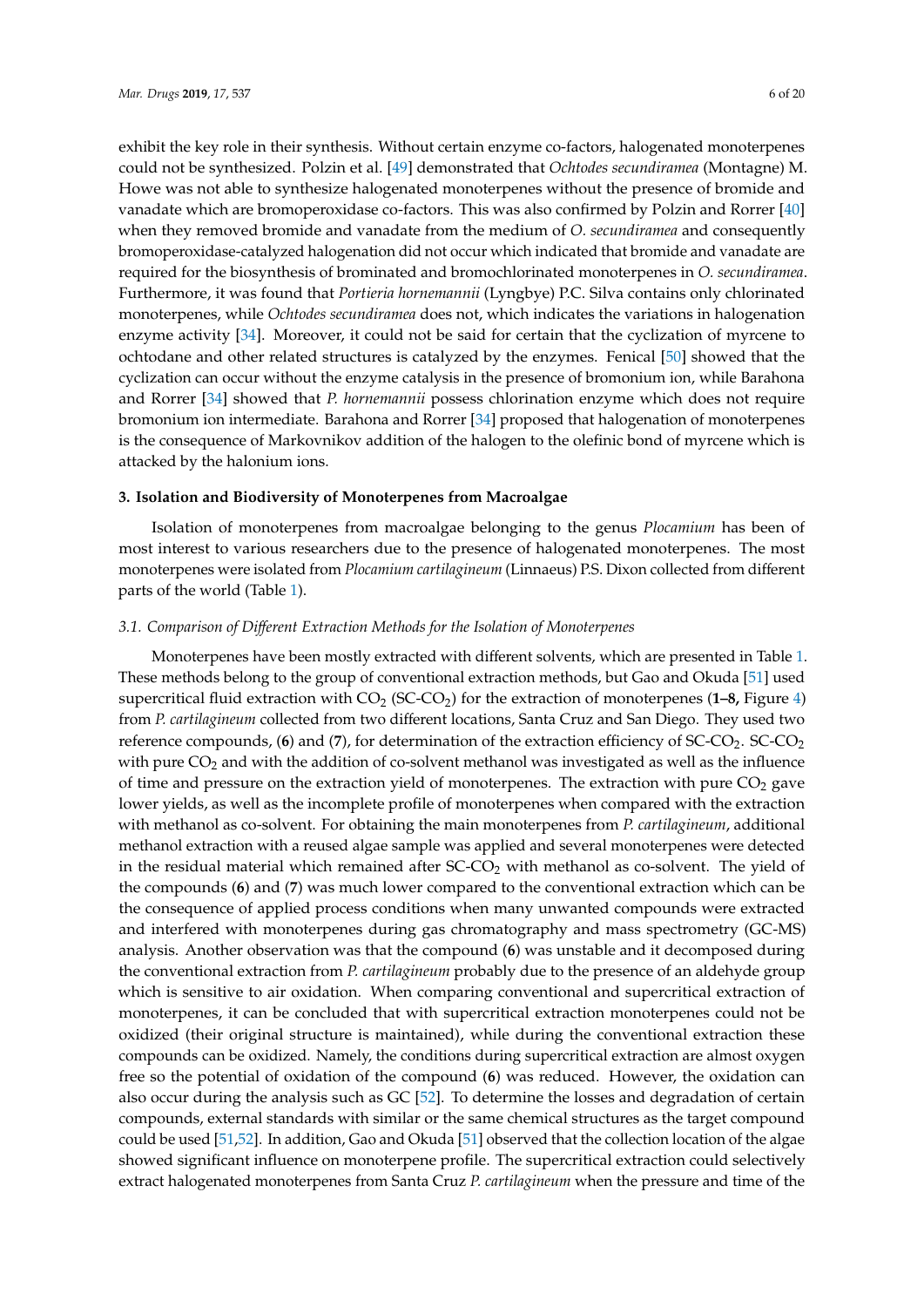extraction were combined. On the other hand, when San Diego *P. cartilagineum* was extracted with supercritical fluid extraction, the selectivity of halogenated monoterpenes was not found. *Mar. Drugs* **2019**, *17*, x 7 of 21

<span id="page-6-0"></span>

Figure 4. Monoterpenes isolated with SC-CO<sub>2</sub> extraction from Plocamium cartilagineum.

# *3.2. Monoterpenes Isolated from Different Macroalgae Species 3.2. Monoterpenes Isolated from Di*ff*erent Macroalgae Species 3.2. Monoterpenes Isolated from Different Macroalgae Species*

<span id="page-6-2"></span>bicyclic monoterpenes (Figure 6) [53,56].

Monoterpenes are divided into cyclic and acyclic groups, with cyclic monoterpenes being monoor bicyclic. Regular acyclic monoterpenes are head-tail linked (the branched end of one isoprene unit binds to the unbranched end of another isoprene unit). or bicyclic. Regular acyclic monoterpenes are head-tail linked (the branched end of one isoprene unit

Figure 5 shows the most significant representatives of acyclic monoterpenes found in the algae: Myrcene (9), ocimene (10), geranial (11), neral (12), citronellol (13), and geraniol (14). The most pleasant odorous compounds found in the algae [\[53\]](#page-18-2) are included in acyclic group of monoterpenes. odorous compounds found in the algae [53] are included in acyclic group of monoterpenes. Figure 5 shows the most significant representative ene  $(9)$ , ocimene  $(10)$ , geranial  $(11)$ , neral  $(12)$ , citronellol  $(13)$ , and geraniol  $(14)$ . The most pleasant

<span id="page-6-1"></span>

**Figure 5.** Acyclic monoterpenes. **Figure 5.** Acyclic monoterpenes. **Figure 5.** Acyclic monoterpenes.  $\mathbf{F}$  **Figure 5.** According to  $\mathbf{F}$ 

Monocyclic monoterpenes are usually derived from methyl-isopropyl cyclohexane by its dehydrogenation [\[54\]](#page-18-3). 1,8-Cineole (15) is the most common monocyclic monoterpene found in the algae [53,55][, w](#page-18-4)hile  $\alpha$ -pinene (16) and  $\beta$ -pinene (17) are the most common representatives of the bicyclic monoterpenes (Figur[e 6](#page-6-2)) [\[53](#page-18-2)[,56](#page-18-5)].



**Figure 6.** Cyclic monoterpenes. **Figure 6.** Cyclic monoterpenes.

Even though monoterpenes isolated from macroalgae have been known for centuries, new emerging methods of their isolation and analysis allowed further research of these compounds with the discovery of many new monoterpenes produced by macroalgae (Figure [7, T](#page-10-0)able [1\)](#page-11-0). Four new monoterpenes based on 1-(2-chlorovinyl)-2,4,5-trichloro-1,5-dimethylcyclohexane skeleton, (18-21), and four known cyclic monoterpenes, (22–25), were isolated and characterized from *P. cartilagineum* collected along the central coast of Chile [\[57\]](#page-18-6). Darias et al. [\[58\]](#page-18-7) collected this alga also from Chilean coast and found that isolated tetrahydrofuran monoterpenes, furoplocamioids A–C (26–31), contained a Even though monoterpenes isolated from macroalgae have been known for centuries, new Even though monoterpenes isolated from macroalgae have been known for centuries,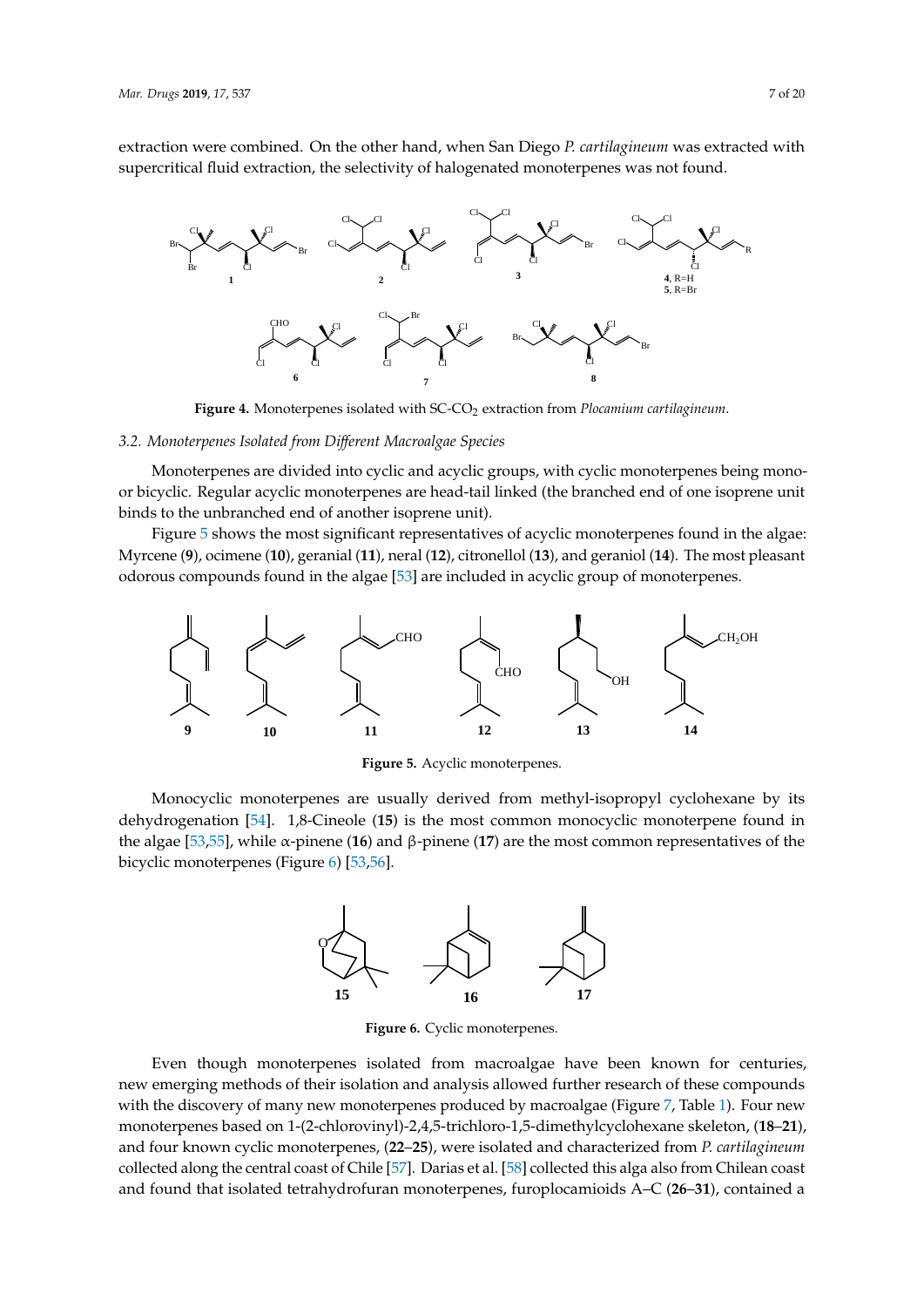chlorobromo vinyl functional group which is unusual among the macroalgae monoterpenes. It is known that monoterpenes isolated from the algae of *Plocamium* genus possess terminal bromovinylic or chlorovinylic system, but the findings of dihalovinyl system enabled the discovery of regiochemistry of new polyhalogenated monoterpenes. Hence, *P. cartilagineum* collected at the same location was investigated for its minor constituents to better understand the formation of oxane ring-containing monoterpenes. Diaz-Marrero et al. [\[59\]](#page-18-8) described two new tetrahydrofuran halogenated monoterpenes (**32**, **33**), as well as new acyclic polyhalogenated monoterpene (**34**). *P. cartilagineum* collected from the Spanish coast contained two new polyhalogenated acyclic monoterpenes, (**35**) and (**36**) [\[60\]](#page-18-9). König, Wright, and Sticher [\[61\]](#page-18-10) confirmed that the location influenced the secondary metabolites of *P. cartilagineum*, while in 1999, König, Wright, and Linden [\[16\]](#page-16-16) observed this pattern in *Plocamium hamatum* J. Agardh collected from different regions in Australia and reported the compounds (**37**–**47**).

In 1979, Stierle and Sims [\[62\]](#page-18-11) studied *P. cartilagineum* collected in Antarctica and found several monoterpenes as minor constituents, while Shilling et al. [\[63\]](#page-18-12) found that these monoterpenes were present at higher concentrations in the same alga species collected also in Antarctica, but during different seasons. The compounds (**48**–**51**) were discovered as new, undescribed halogenated monoterpenes from *P. cartilagineum*, named anverenes B–E.

A recent study by Knott et al. [\[64\]](#page-18-13) stated that red algae of the families *Plocamiaceae* and *Rhizophyllidaceae* developed pathways to oxidize chloride and bromide ions from seawater and incorporate them into monoterpene structures. This resulted in a wide variety of different cyclic and acyclic monoterpenes with multiple halogen atoms, mostly chloride and bromine [\[27\]](#page-17-1). Although *P. cartilagineum* was the most studied algae of the genus *Plocamium*, the authors observed that other algae from the same genus also produce halogenated monoterpenes. Knott et al. [\[17\]](#page-16-17) first reported -CHCl<sub>2</sub> moiety at C-1 position of three new ocimene-type polyhalogented monoterpenes, plocoralides A–C (**52**–**54**), as well as three known compounds (**55**–**57**) from *Plocamium corallorhiza* (Turner) J.D. Hooker and Harvey collected from the coast of South Africa. Mann et al. [\[18\]](#page-16-14) observed that *P. corallorhiza* contained unusual moieties attached to monoterpene skeleton. They isolated four new unstable halogenated monoterpene aldehydes (**58**–**61**) which were not detected in the algae collected from the west coast of South Africa, but they were present in the macroalgae from the southeastern coast. According to the similar structure to known compounds, such as plocoralide B, they suggested that the compounds (**58**–**61**) were degradation products formed during the isolation. The aldehyde group at C-1 is usually characteristic to terrestrial monoterpenes but they were first to report this functional group in marine halogenated monoterpenes. Knott et al. [\[64\]](#page-18-13) described the isolation and characterization of two novel monoterpenes, halogenated cyclohexanone derivatives, plaxenone A and plaxenone B (**62**, **63**) from *Plocamium maxillosum* (Poiret) J.V. Lamouroux. A recent study on *Plocamium angustum* (J. Agardh) J.D. Hooker and Harvey from New Zealand revealed the presence of new polyhalogenated monoterpene with tetrahydropyran ring, costatone C (**64**), isolated from this species for the first time [\[65\]](#page-18-14), while costatone A (**65**) [\[66\]](#page-18-15) and costatone B (**66**) [\[67\]](#page-18-16) were isolated earlier from different *Plocamium costatum* (C. Agardh) J.D. Hooker and Harvey samples collected in South Australia.

Several monoterpenes are very unstable and during their isolation degradation can occur. During the last few years, a new hyphenated technique, high-performance liquid chromatography–nuclear magnetic resonance (HPLC-NMR), has been employed for obtaining the chemical profile of the genus *Plocamium*. This technique is non-destructive and all of the isolated compounds are fully recovered. Dias and Urban [\[68\]](#page-18-17) successfully used this technique to obtain phytochemical profile of *Plocamium mertensii* (Greville) Harvey which represents the first application of this technique on marine algae. While they obtained the mixture of compounds and isolated other compounds besides monoterpenes, Timmers et al. [\[69\]](#page-18-18) used this technique to obtain and identify two pure monoterpene compounds. First, they obtained an already known compound, plocamenone (**67**), from *Plocamium angustum* and then they identified its unstable double bond isomer isoplocamenone (**68**) and concluded that this is a very valuable method for the analysis of unstable compounds.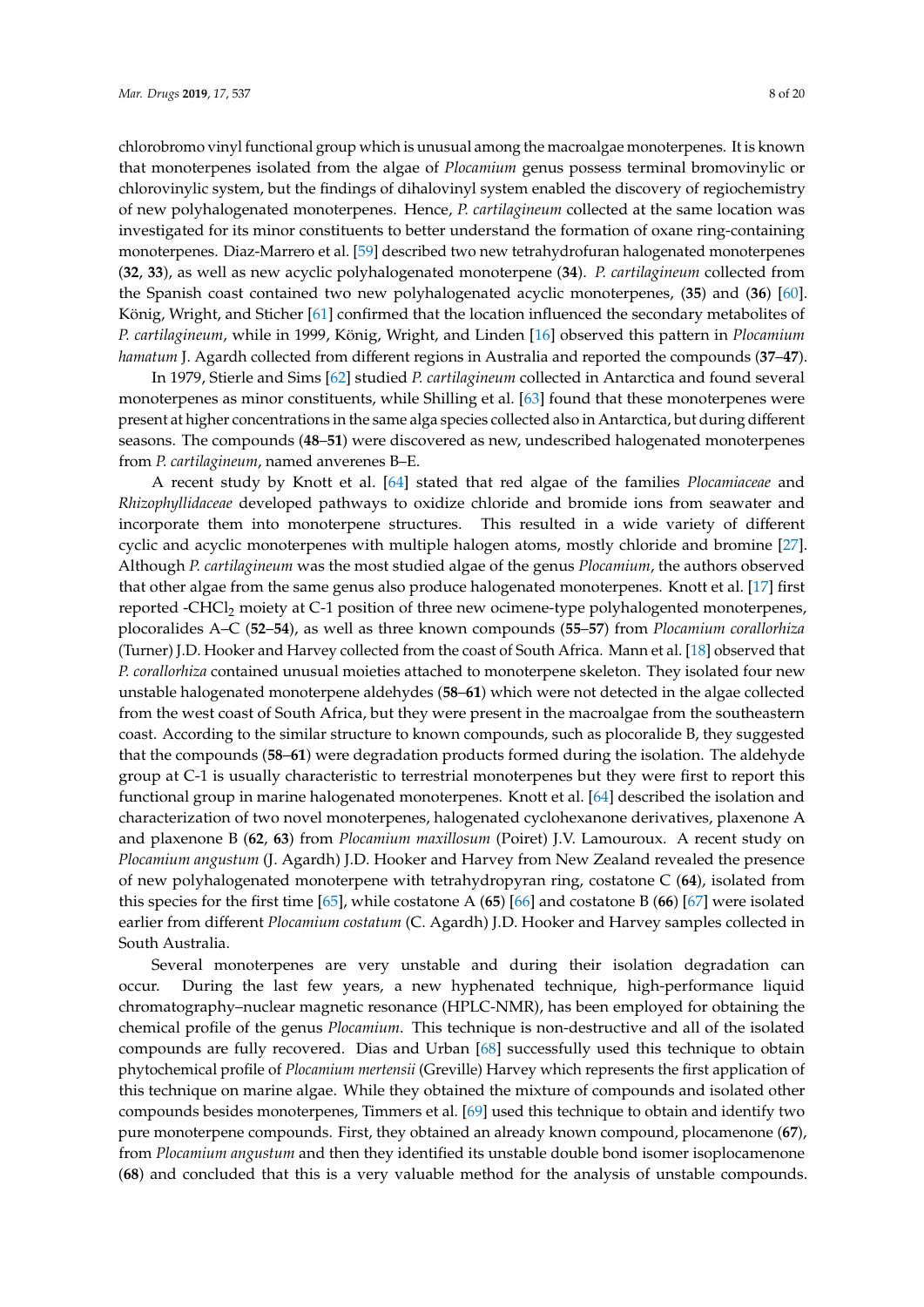On the other hand, Motti et al. [\[67\]](#page-18-16) used the HPLC-UV-MS-SPE-NMR technique for determination of halogenated monoterpenes from *P. costatum* and *P. hamatum.* This technique is relatively new and it combines traditional and hyphenated chromatographic techniques which employs solid-phase extraction (SPE) as an interface between traditional chromatography, ultraviolet spectroscopy (UV), liquid chromatography-mass spectrometry (LC-MS) and nuclear magnetic resonance (NMR). It has the advantage over HPLC-NMR technique because the analytes trapped on SPE cartridge are eluted with minimal volumes of solvent directly into NMR flow-probe. The results indicated new halogenated monoterpenes including the compounds (**66**, **69**–**75**), and two known halogenated monoterpenes (**76**) and (**77**). The compound (**70**) was isolated as the mixture with compound (**71**) at the ratio of 2:1. These two compounds showed similar  ${}^{1}H$  NMR spectrum with only very slight differences in their chemical shifts ( $\Delta\delta_H$  0.1), indicating that these two compounds are stereoisomers. However, their absolute configuration was unassigned.

Similar as genus *Plocamium*, genus *Portieria* showed differentiation of monoterpene content depending on the collection location, as was shown by Wright et al. [\[70\]](#page-18-19) during the isolation of compounds (**78**–**82**) from *Portieria hornemannii* collected in Australia. Gunatilaka et al. [\[71\]](#page-18-20) isolated two new regioisomeric tetrahalogenated mnonoterpenes, named apakaochtodene A (**83**) and apakaochtodene B (**84**), from *P. hornemannii* collected from different reef sites on Guam with different ratios.

Even though most of the studies are reported on *Plocamium* and *Portieria* genera (as the most promising producers of both cyclic and acyclic halogenated monoterpenes), genus *Ochtodes* also contained halogenated monoterpenes [\[40,](#page-17-14)[48\]](#page-17-21). Paul et al. [\[32\]](#page-17-6) isolated 13 new cyclic monoterpenes (**85**–**97**) from red alga *Ochtodes crockeri* Setchell and N.L. Gardner from the Galapagos Islands. In 1976, Crews et al. [\[72\]](#page-18-21) observed that halogenated monoterpenes found in *Microcladia* differ in the composition between different collection locations. They compared *Microcladia* with *Plocamium* species [\[73\]](#page-19-0) with respect to the similarity of monoterpenes profile. Based on the results they concluded that the unique pattern of monoterpene structures for differentiation of algae species cannot be applied because the species belonging to *Microcladia* and *Plocamium* can produce similar or the same monoterpenes. Even though they were collected from different locations, plocamene-B (**98**), plocamene-C (**99**), violacene (**100**), and plocamene-D (**101**) were found in all species of the both genera *Microcladia* and *Plocamium*. The compounds present in both genera were related to dechlorobromination and dehydrobromination, while bromine appeared to be the most often incorporated into monoterpenes.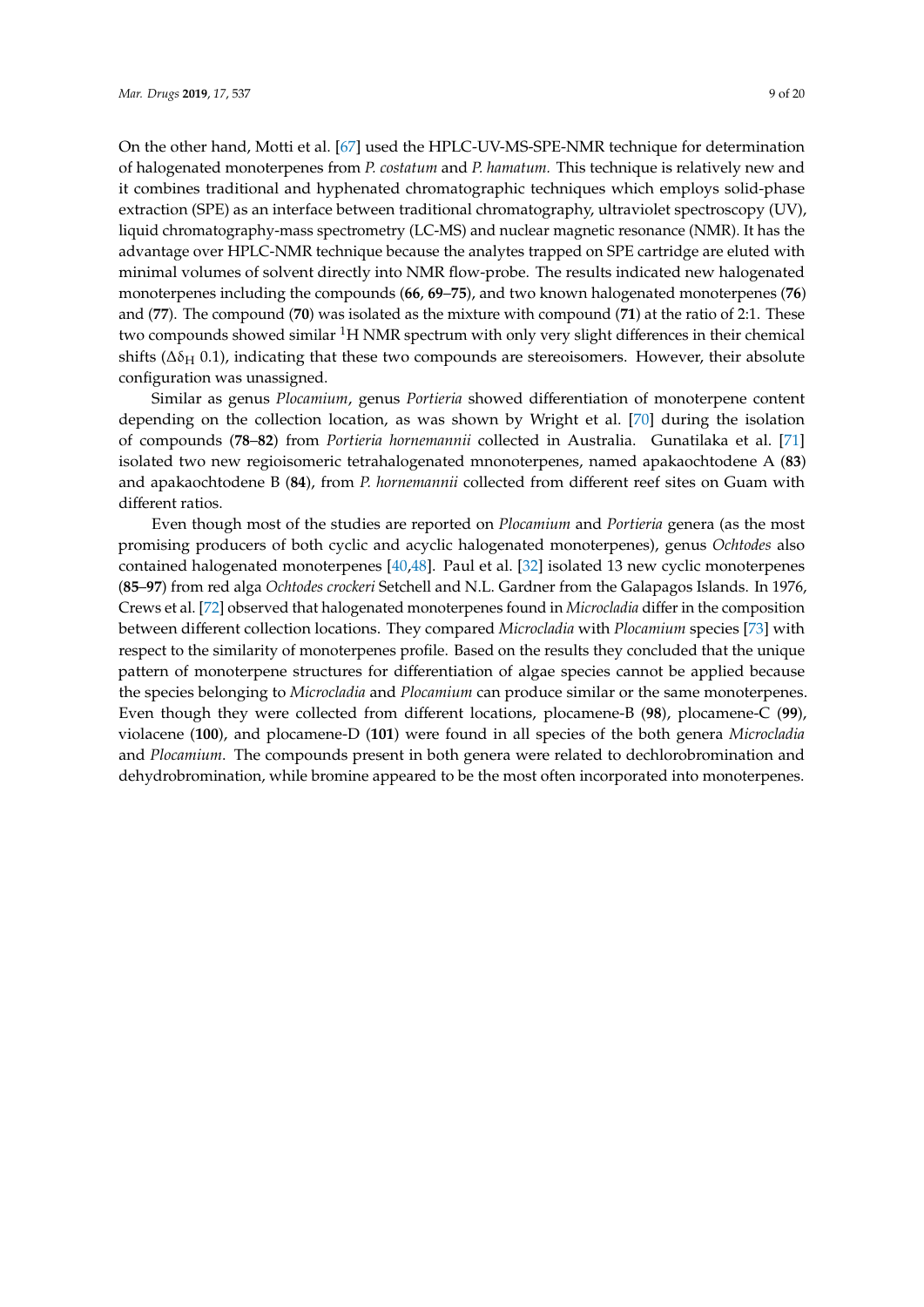

**Figure 7.** *Cont.*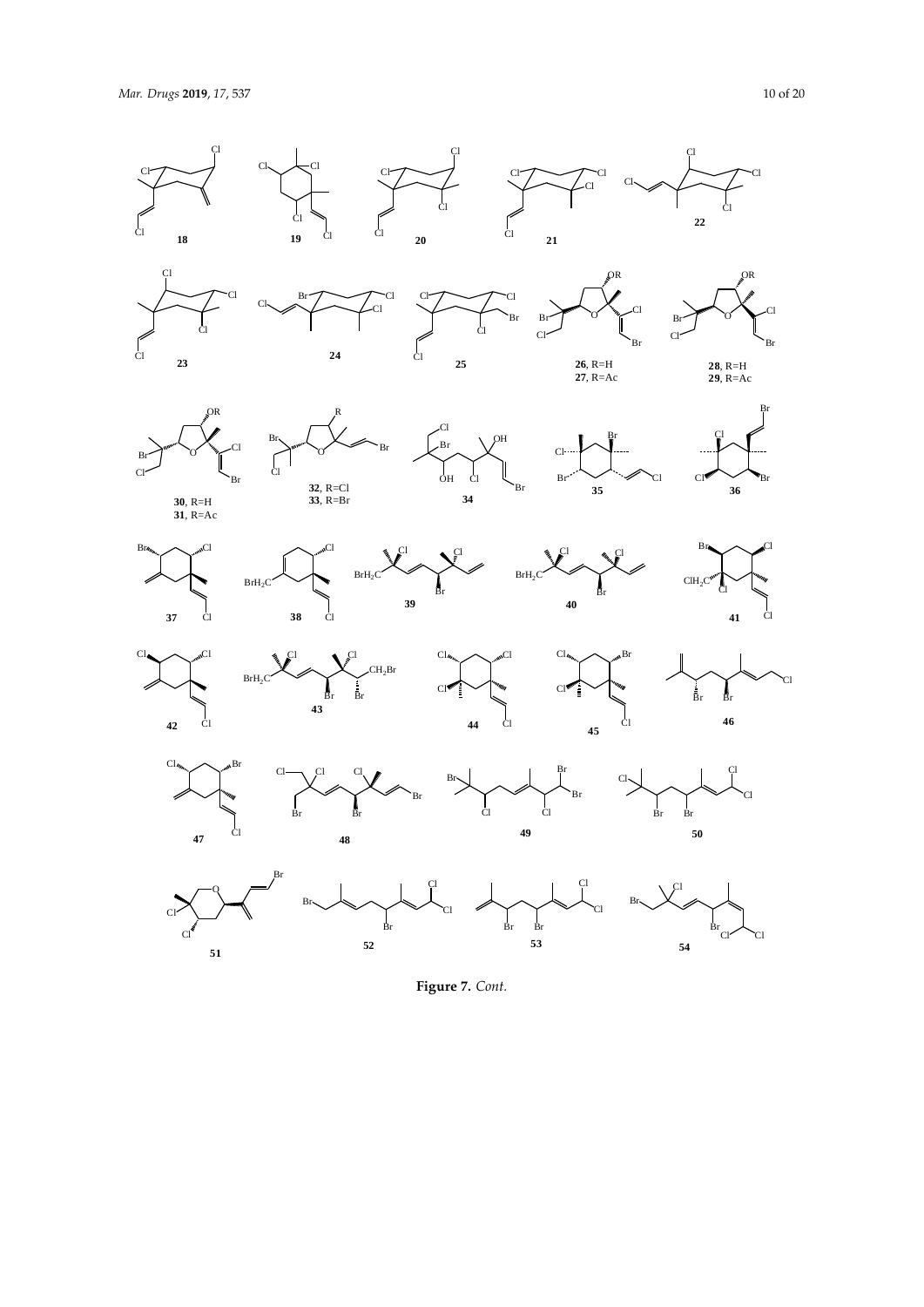Cl

<span id="page-10-0"></span> $\overline{B}$ 

Br

Br

**96**

**97**

R

 $\mathfrak{C}$ 

R

Br

Br

 $\frac{1}{C}$ 

Cl





 $\frac{1}{\text{Br}}$   $\frac{1}{\text{B}}$ 

CHO

Cl





 $\frac{1}{X_3}$  $X_4$ **73**,  $X_1 = C1$ ,  $X_2 = Br$ ,  $X_3 = Br$ ,  $X_4 = C1$ 

OH

O

 $\overline{C}$ 

Br

 $\overline{C}$ 

.

 $X_1$  Cl  $X_2$ 

Cl

 $\rm{d}_{CH_3}$ 

Br

**88**

Cl

**82**

**74**,  $X_1$ =Cl,  $X_2$ =Cl,  $X_3$ =Br,  $X_4$ =Br **75**, X<sub>1</sub>=Br, X<sub>2</sub>=Cl, X<sub>3</sub>=Cl, X<sub>4</sub>=Br

Cl

**79**

Br Cl

Cl

**83**

Br

 $B_1$ 

**89**

**100 101**

OH









Figure 7. Isolated halogenated monoterpenes from species of genera Plocamium, Portieira, Ochtodes, and *Microcladia*. and *Microcladia*.

**98 99**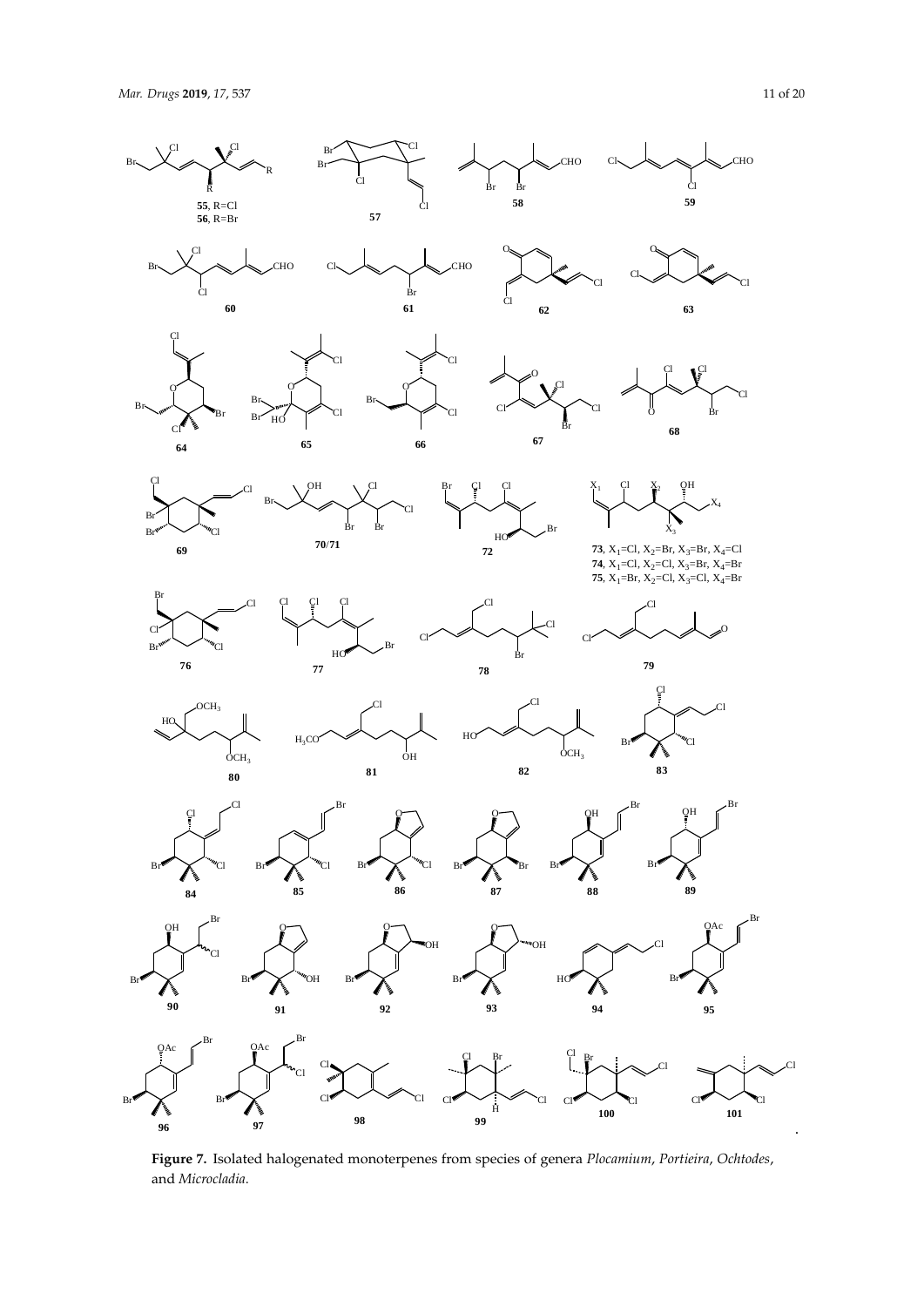| Macroalgae<br><b>Species</b>                               | Isolated<br>Monoterpenes | <b>Extraction Solvent</b>                                                                                                            | <b>Analytical Method</b> | References |
|------------------------------------------------------------|--------------------------|--------------------------------------------------------------------------------------------------------------------------------------|--------------------------|------------|
|                                                            |                          | <b>Genus Plocamium</b>                                                                                                               |                          |            |
| Plocamium<br>cartilagineum                                 | $1 - 8$                  | Conventional extraction<br>with MeOH and EtOAc;<br>SC-CO <sub>2</sub> extraction (pure<br>$CO2$ and with 10 % MeOH<br>as co-solvent) | GC-MS, NMR               | [51]       |
| Plocamium<br>cartilagineum                                 | $18 - 25$                | $CHCl3$ and EtOH                                                                                                                     | <b>NMR</b>               | [57]       |
| Plocamium<br>cartilagineum                                 | $26 - 31$                | EtOAc-CH <sub>2</sub> Cl <sub>2</sub> -hexane                                                                                        | HPLC, NMR                | $[58]$     |
| Plocamium<br>cartilagineum                                 | $32 - 34$                | hexane/EtOAc/CH <sub>2</sub> Cl <sub>2</sub> /MeOH                                                                                   | HPLC, NMR                | $[59]$     |
| Plocamium<br>cartilagineum                                 | 35, 36                   | Et <sub>2</sub> O                                                                                                                    | <b>NMR</b>               | [60]       |
| Plocamium<br>hamatum                                       | $37 - 47$                | $CH_2Cl_2$                                                                                                                           | <b>NMR</b>               | $[16]$     |
| Plocamium<br>cartilagineum                                 | $48 - 51$                | $CH2Cl2/H2O$                                                                                                                         | GC-MS, HPLC, NMR         | $[63]$     |
| Plocamium<br>corallorhiza                                  | $52 - 57$                | MeOH and $CH_2Cl_2$                                                                                                                  | <b>NMR</b>               | $[17]$     |
| Plocamium<br>corallorhiza                                  | $58 - 61$                | $CH2Cl2$ -MeOH                                                                                                                       | <b>NMR</b>               | $[18]$     |
| Plocamium<br>maxillosum                                    | 62, 63                   | $CH2Cl2$ -MeOH                                                                                                                       | <b>NMR</b>               | [64]       |
| Plocamium<br>angustum                                      | 64                       | MeOH                                                                                                                                 | NMR, HPLC                | $[65]$     |
| Plocamium<br>costatum                                      | 65                       | Hexane                                                                                                                               | <b>NMR</b>               | [66]       |
| Plocamium<br>angustum                                      | 67, 68                   | $CH2Cl2$ -MeOH                                                                                                                       | HPLC-NMR                 | $[69]$     |
| Plocamium<br>hamatum,<br>Plocamium<br>costatum             | $66, 69 - 77$            | $CH2Cl2$ -MeOH                                                                                                                       | HPLC-UV-MS-SPE-NMR       | [67]       |
|                                                            |                          | Genus Portieria                                                                                                                      |                          |            |
| Portieria<br>hornemannii                                   | $78 - 82$                | MeOH:CH <sub>2</sub> Cl <sub>2</sub>                                                                                                 | <b>NMR</b>               | $[70]$     |
| Portieria<br>hornemannii                                   | 83, 84                   | CH <sub>2</sub> Cl <sub>2</sub> /MeOH                                                                                                | HPLC, NMR                | $[71]$     |
|                                                            |                          | Genera Ochtodes and Microcladia                                                                                                      |                          |            |
| Ochtodes crockeri                                          | 85-97                    | CHCl <sub>3</sub> :MeOH                                                                                                              | <b>HPLC</b>              | $[32]$     |
| Microcladia<br>coulteri,<br>M. borealis,<br>M. californica | 98-101                   | $CHCI3$ ,<br>$CH2Cl2$ and EtOH,<br>CHCl <sub>3</sub> and EtOH                                                                        | GC-MS, NMR               | $[72]$     |

<span id="page-11-0"></span>

| Table 1. The methods of isolation of halogenated monoterpenes from different macroalgal species. |
|--------------------------------------------------------------------------------------------------|
|                                                                                                  |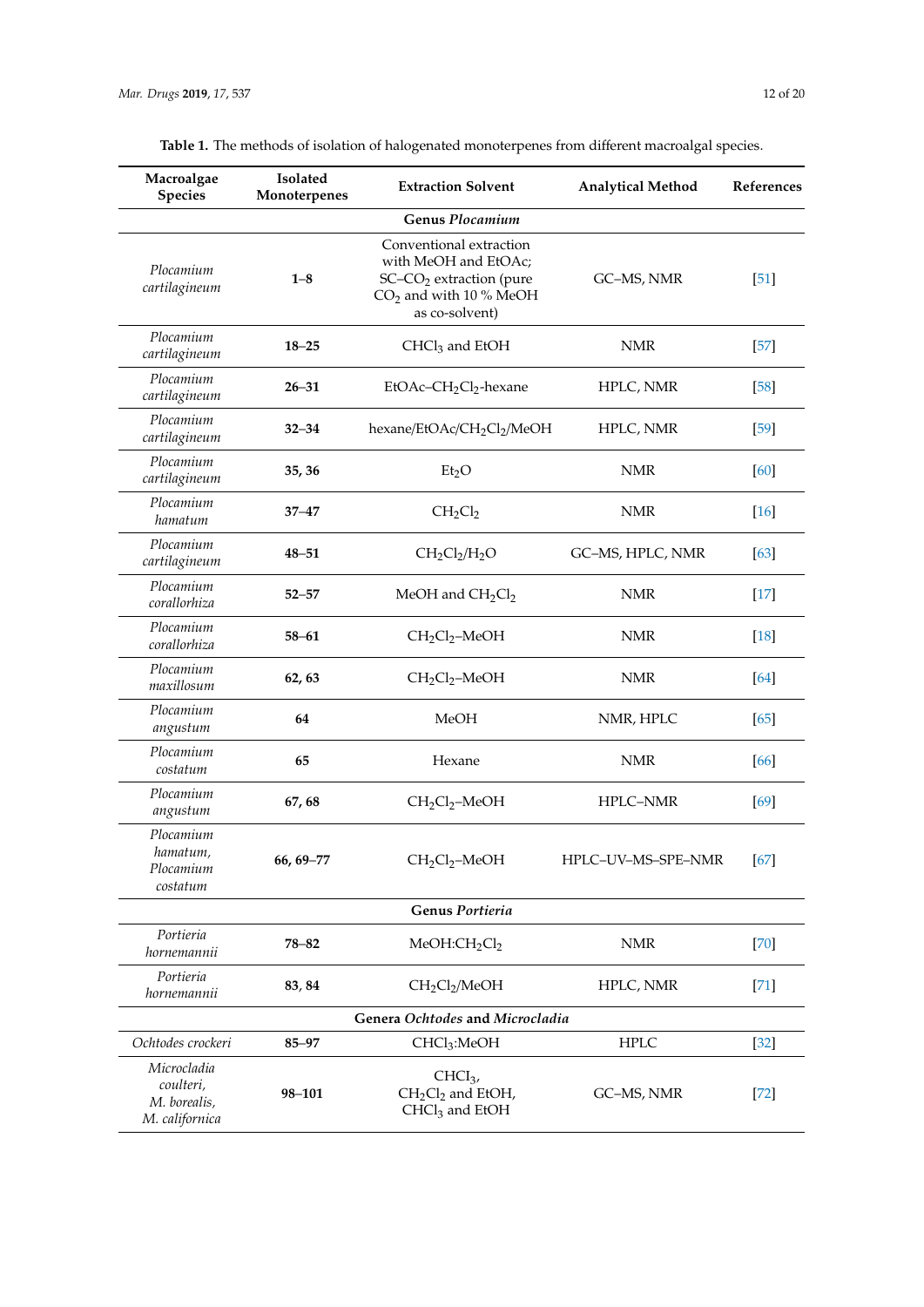# **4. Bioactivity of Monoterpenes in Macroalgae**

Scientists have shown interest for the bioactivity of monoterpenes isolated exclusively from red algae, with genus *Plocamium* and *Portieria* as dominating. El Gamal [\[7\]](#page-16-4) represented red algae as the main source of monoterpenes with cytotoxic activity. As demonstrated in Table [2,](#page-12-0) anticancer activity of monoterpenes against different tumor cell lines, including esophageal [\[74\]](#page-19-1), brain, renal, colon [\[75\]](#page-19-2), and cervical cancer [\[76\]](#page-19-3), was the main bioactivity of novel monoterpenes as well as those that were known before.

<span id="page-12-0"></span>

| <b>Macroalgae Species</b>                           | <b>Isolated Monoterpenes</b>           | References           |
|-----------------------------------------------------|----------------------------------------|----------------------|
|                                                     | Anticancer activity                    |                      |
| Portieria hornemannii                               | 102, 103                               | $[75]$               |
| Plocamium corallorhiza,<br>Plocamium cornutum       | 54, 55, 58, 60, 104-109                | $[77] \label{eq:77}$ |
| Portieria hornemannii                               | 110-112                                | $[78]$               |
| Polcamium suhrii,<br>Plocamium cornutum             | 5, 113-118                             | $[74]$               |
| Plocamium corallorhiza                              | $52 - 57$                              | $[17]$               |
| Plocamium cartilagineum                             | 119                                    | $[79]$               |
| Portieria hornemannii                               | 102, 120-124                           | [80]                 |
| Plocamium cartilagineum                             | 30, 125, 126, 127-132                  | $[76]$               |
| Plocamium maxillosum                                | 62, 63                                 | [64]                 |
|                                                     | Antiplasmodial (antimalarial) activity |                      |
| Plocamium cornutum                                  | 53, 58, 133-139                        | [81]                 |
|                                                     | Insecticidal activity                  |                      |
| Plocamium cartilagineum,<br>Pantineura plocamioides | 26, 27, 30, 31, 140, 141               | [82]                 |
| Plocamium telfairiae                                | 142, 143                               | $[83]$               |
| Plocamium cartilagineum                             | $18 - 25$                              | $[16]$               |
| Plocamium cartilagineum                             | 144, 145                               | [84]                 |

**Table 2.** Isolated monoterpenes from different macroalgal species and their bioactivity.

<span id="page-12-1"></span>Among all of isolated monoterpenes, halomon is the best-studied halogenated monoterpene isolated from *Portieria hornemannii* whose structure is presented in Figure [8.](#page-12-1) It was firstly isolated and and  $\overline{a}$ and elucidated by Fuller et al. [\[75\]](#page-19-2). Halomon (**102**) was tested for cytotoxicity against human brain, colon, colon, colon, colon, colon, colon, colon, colon, colon, colon, colon, colon, colon, colon, colon, colon, colon, colon, and renal tumor cell lines and the results indicated high cytoxicity against mentioned cell lines, while lower activity was observed against leukemia and melanoma cell lines. Interestingly, *P. hornemannii* collected from different locations showed the absence of halomon, but new monocyclic monoterpene (103) with lower cytotoxic activity was observed. *Plocamium hamatum* collected from six different in the collected from six different in the collected from six different in the collected from six different in different locations showed significant difference within the content of secondary metabolites which led to different cytotoxic results [\[16\]](#page-16-16). known before. Among all of isolated monoterpenes, halomon is the best-studied halogenated monoterpene



**Figure 8.** Chemical structure of halomon. **Figure 8.** Chemical structure of halomon.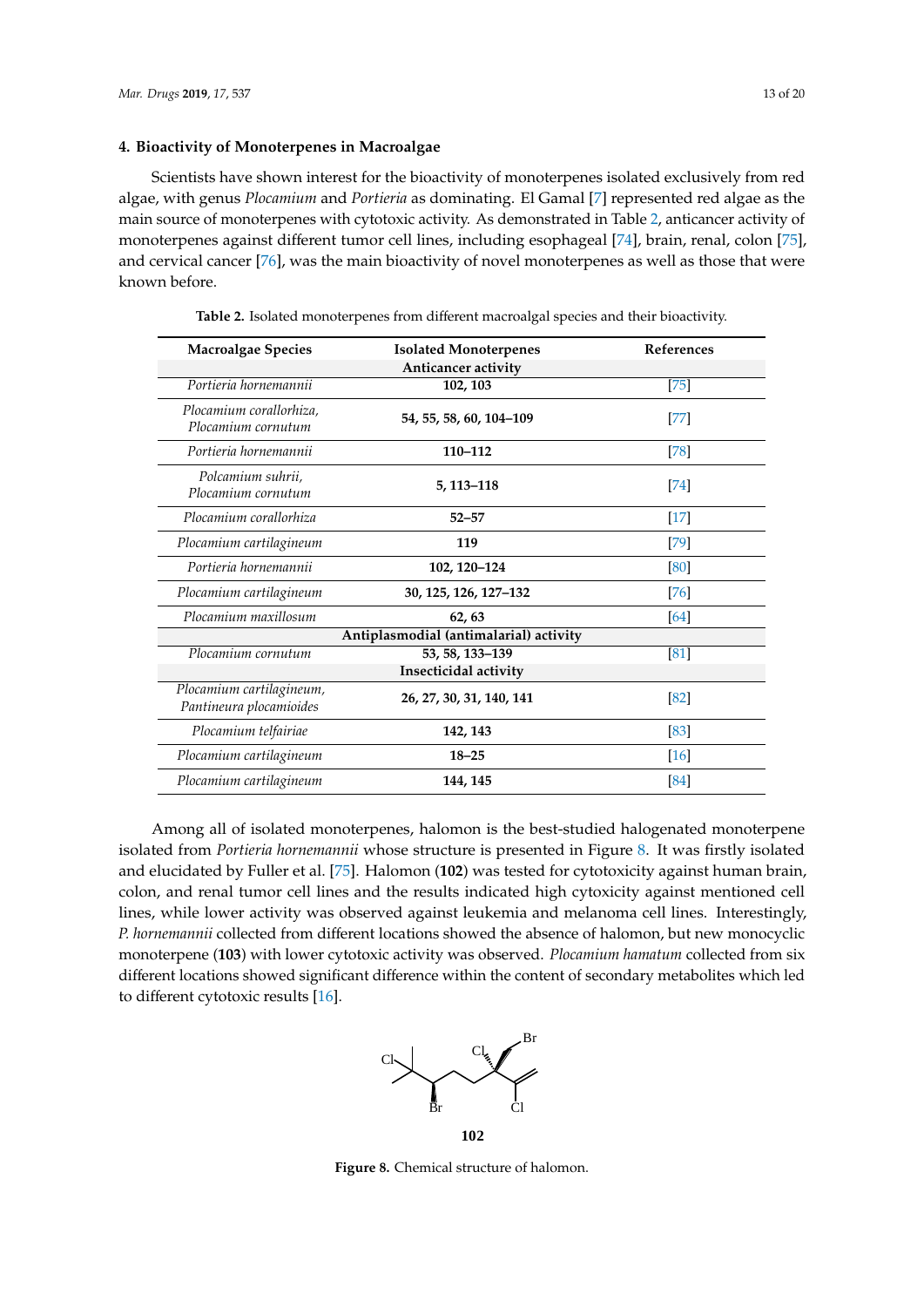The structural diversity among halogenated monoterpenes (Figure [9\)](#page-14-0) has been shown as the important factor for bioactivity intensity. De la Mare et al. [\[77\]](#page-19-4) isolated monoterpene compounds (**54**, **55**, **58**, **60**, **104**–**109**) and observed that all of them contained from two to five halogen moieties, specifically Cl and/or Br. They selected the molecules whose terpene backbone was identical, but the halogen substitution varied between the compounds. The results indicated that a higher number of halogen atoms resulted in higher anticancer activity against breast cancer cells. Five halogen atoms were found among the most toxic compounds, while non-toxic compounds contained three and four halogens. Hence, the most active against breast cancer cells was the compound which contained only Cl atoms, without Br. When halomon-related halogenated monoterpenes (**110**–**112**) were isolated and tested for cytotoxicity, the results showed that the halogen at position C-6 was essential for the certain activity [\[78\]](#page-19-5).

Due to relatively simple structures of the algal compounds, they can be used for novel chemotherapeutics. Even though their activity is lower than commercially used chemotherapeutics, their structures, along with their differential toxicity, promise novel mechanisms of action against cancer cell lines. Further studies should be performed to develop further modifications for the enhancement of their activity. However, Antunes et al. [\[74\]](#page-19-1) observed that the cytotoxic activity of halogenated monoterpenes **(5**, **113**–**118**) from *Plocamium suhrii* Kützing and *Plocamium cornutum* (Turner) Harvey was higher when compared to the known anticancer drug *cis*-platin. Knott et al. [\[17\]](#page-16-17) showed that plocoralides A–C (**52**–**57**), polyhalogenated monoterpenes from *Plocamium corallorhiza*, exhibited good activity against human esophageal cancer cell lines when compared to the commonly used *cis*-platin. It can be observed that the genus *Plocamium* produces a great variety of polyhalogenated monoterpenes with various anticancer activities (Table [2\)](#page-12-0). Sabry et al. [\[79\]](#page-19-6) isolated one new halogenated monoterpene (**119**) from *P. cartilagineum* collected from South Africa. It showed good cytotoxic activity against the cells of human lung cancer and mouse neuro-2a cell lines. Halomon **102** along with the compounds **120**–**124** isolated from *Portieria hornemannii* were good inhibitors against DNA methytransferase-1 isoform, which represents the enzyme responsible for tumor growth [\[80\]](#page-19-7). De Ines et al. [\[76\]](#page-19-3) showed that halogenated monoterpenes could have selective activity against certain cancer cell lines. Among isolated compounds (**30**, **125**, **126**, **127**–**132**) from *P. cartilagineum,* the most potent activity exhibited the compounds **30**, **125**, **126**, and **128** with notably selective cytotoxicity against colon and cervical adenocarcinoma cells. Halogenated monoterpenes **62** and **63** isolated from *Plocamium maxillosum* were tested against MDA-MB-231 metastatic breast carcinoma cell line and showed moderate antiproliferative activity [\[64\]](#page-18-13). This level of activity of both of the compounds **62** and **63** is comparable with the previously reported activities of halogenated monoterpenes (**54**, **55**, **58**, **60**, **104**–**109**) against the same cancer cell lines [\[77\]](#page-19-4).

Geographical variation, except on anticancer activity, showed also an influence on antiplasmodial activity of halogenated monoterpenes isolated from *Plocamium cornutum* [\[81\]](#page-19-8). Afolayan et al. [\[81\]](#page-19-8) also emphasized the importance of dichloromethyl moiety at position 7 when considering the higher antiplasmodial activity of halogenated monoterpenes. They observed that two novel compounds **134** and **135** containing 7-dichloromethyl moiety showed significantly higher activity toward strains of *Plasmodium falciparum* compared with already known compounds **53**, **58**, **133**–**135**, **138**, and **139**. Furthermore, two novel cyclohexane polyhalogenated monoterpenes **140** and **141** and furoplocamioid C (**30**) reported earlier [\[58\]](#page-18-7) were very efficient repellents and antifeedants, as well as selective insect cell toxicants depending on the number of halogenated substituents, as well as halogen type. Strong antifeedant activity was observed when five halogen substituents were present in monoterpene skeleton, but when compared to six halogen substituents the activity was significantly decreased. The substitution of Br atom showed higher activity of the molecule when compared with C-l atom [\[82\]](#page-19-9).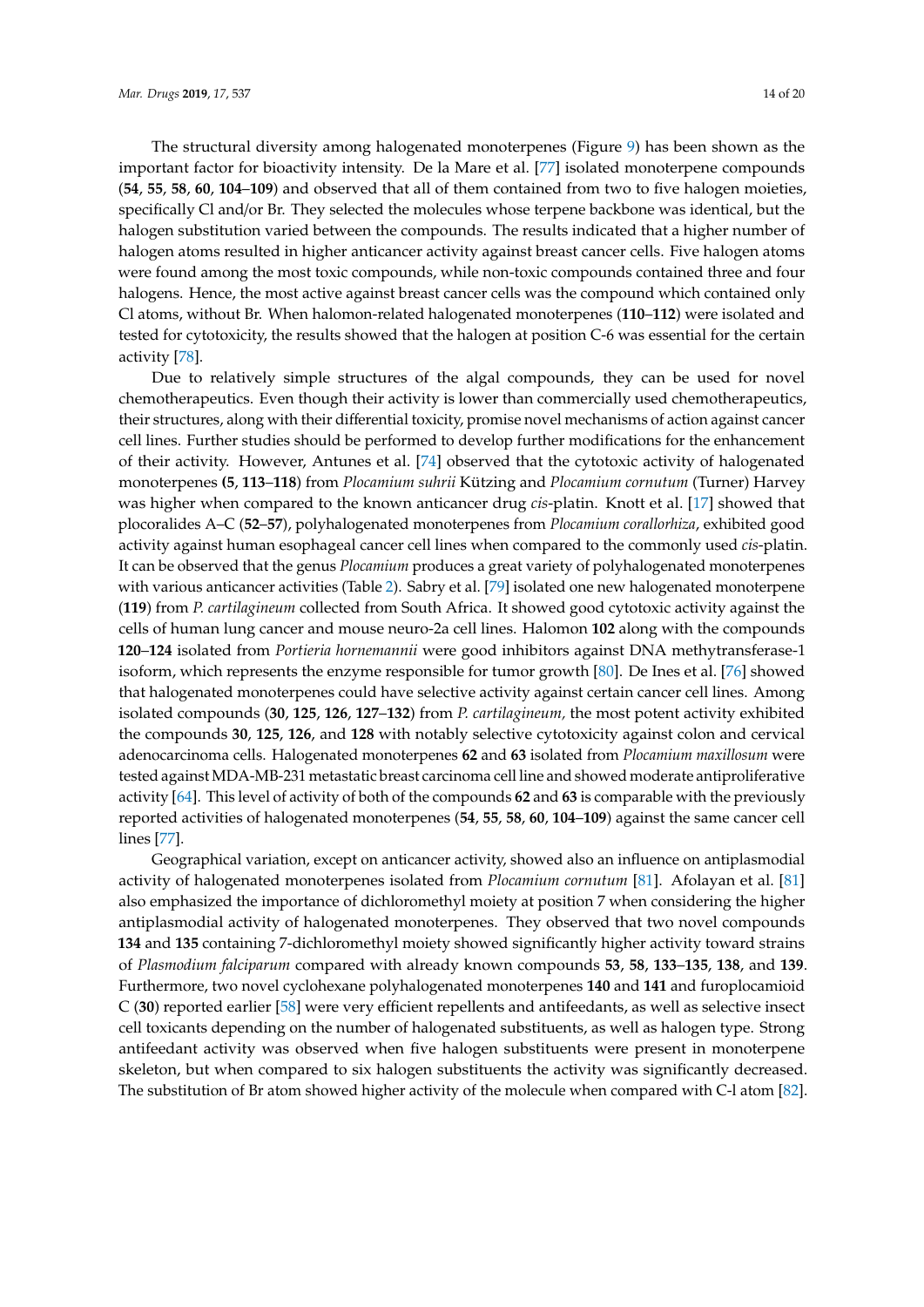<span id="page-14-0"></span>Cl

 $Cl_{\bullet} \nearrow \mathbb{C}^1$ 

**103**

**108**

 $CL \sim C1$ 

CH<sup>3</sup>

Br Cl

**117**

Br Cl **121**

O

Cl

Cl

Cl Cl Cl

Cl

Cl

 $H_3C_2$  Cl

Br

Br

**113**

 $H_3C_2$   $Cl$ 

Cl

Cl





**Figure 9.** Bioactive halogenated monoterpenes isolated from macroalgae. **Figure 9.** Bioactive halogenated monoterpenes isolated from macroalgae.

According to Watanabe et al. [\[83\]](#page-19-10), red algae belonging to the genus *Plocamium* exhibit strong insecticidal activities (Table [2\)](#page-12-0). They studied two polyhalogented monoterpenes, aplysiaterpenoid A (**142**) and telfairine (**143**), isolated from *Plocamium telfairiae* (W.J. Hooker and Harvey) Harvey ex Kützing and tested their insecticidal activities against *Blatella germanica* and *Anopheles gambiae*. Aplysiaterpenoid A (**142**) and telfairine (**143**) possess cyclodiene-type insecticidal mode of action due to the orientations of the sterically bulky regions and electronegative centers in monoterpenes. In that way, the geometrical requirement for the interaction of monoterpenes with picrotoxinin receptor in tested insects was satisfied, while large volumes of both monoterpenes led to the loose fitting into the receptor. Monoterpenes isolated from *Plocamium cartilagineum* also showed insecticidal activities. Specifically, the compounds **18**–**25** were tested against several species of insects among which violacene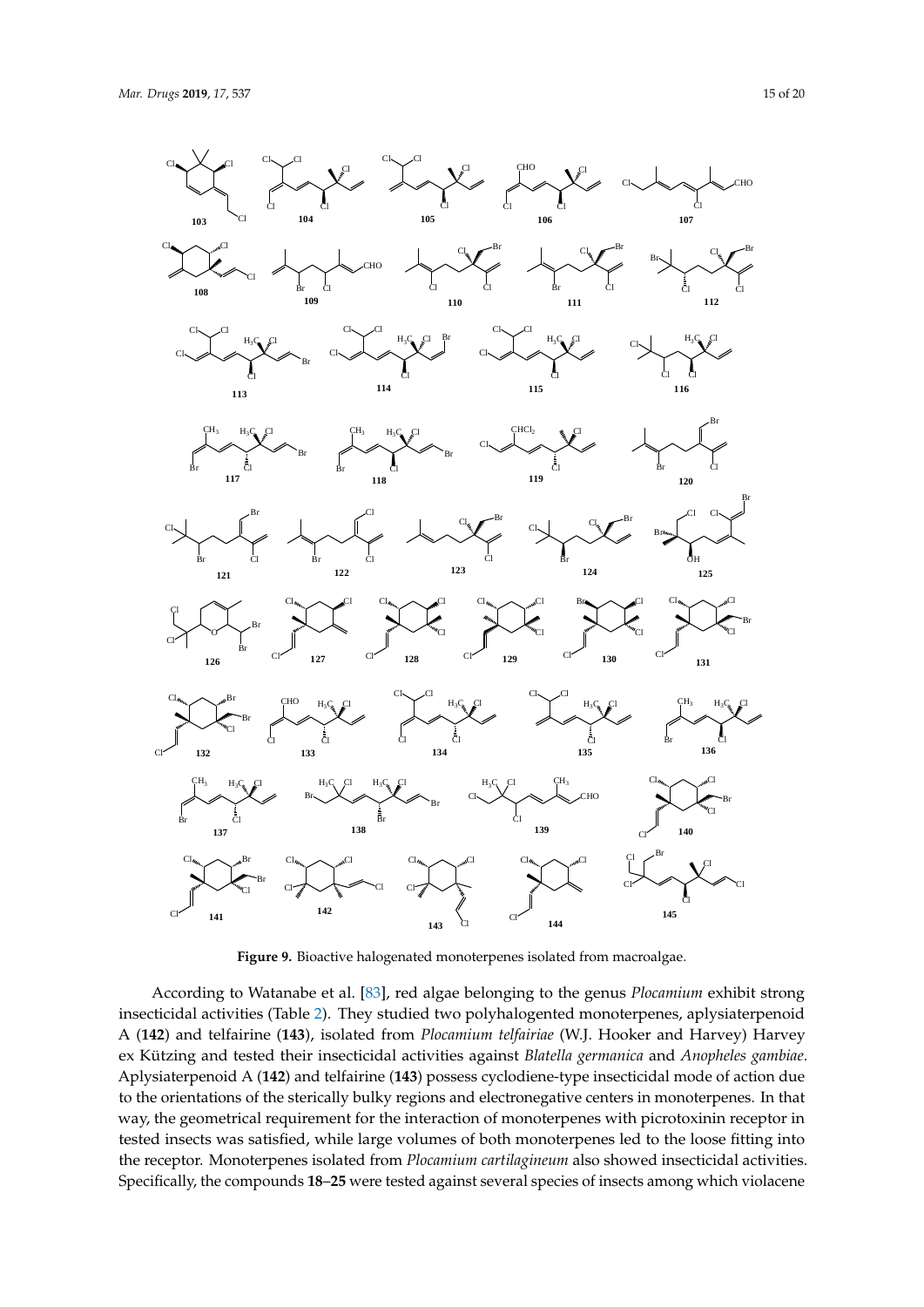(**19**) showed the highest activity against *Macrosteles facifrons* [\[57\]](#page-18-6). Rovirosa et al. [\[84\]](#page-19-11) also isolated monoterpenes from *Plocamium cartilagineum* collected from Antarctica. The compound **144** showed the most potent activity against *Heliothis virescens*, while the compound **145** showed a mild activity against *Diabrotica undecimpunctata*.

On the other hand, some authors tested the extracts obtained with different methods from various macroalgae species. Machado et al. [\[85\]](#page-19-12) showed that the obtained extracts with the highest concentration of monoterpenes exhibited acetylcholinesterase inhibition (AChEI). According to the presence of halogenated monoterpenes, *Ochtodes secundiramea* showed the most potential for AChEI activity. Further studies are necessary for understanding the activity mechanism.

#### **5. Conclusions**

The structural diversity of macroalgal monoterpenes is influenced by the habitat of macroalgae (different light exposure and water temperature), as well as the season of their collection. Among the macroalgae belonging to the same genus, there are variations in terms of monoterpene profile and in the ratios of present monoterpenes, while some of monoterpenes are even absent. Even though some species (as those belonging to the genus *Plocamium*) were very well investigated in the past, the diversity of monoterpenes and the application of new hyphenated techniques lead to the discovery of new and yet unknown monoterpenes in the last few years. In this paper, the total of 136 different structures of monoterpenes isolated from the genera *Plocamium, Protieria, Ochtodes*, and *Microcladia* were shown along with nine structures of commercially known monoterpens which can be found in other plants, as well as in the algae. According to the literature presented, red algae from the genus *Plocamium* are the largest source of acyclic and cyclic monoterpenes. Moreover, with more than 100 isolated monoterpenes, *Plocamium* species are one of the most important macroalgal sources of these compounds. Halogenation is characteristic for macroalgal monoterpenes due to the capability of algae to synthesize diverse halogenated monoterpenes with the help of haloperoxidases present in their cells and/or Markovnikov addition of the halogen on the precursor which is attacked by the halonium ions. Macroalgal monoterpenes are mostly halogenated with one or more chlorine and/or bromine atoms in their structure.

Numerous studies have shown that monoterpenes isolated from macroalgae exhibit anticancer, insecticidal and antiplasmodial activity, while the extracts rich in monoterpenes exhibited acetylcholinesterase inhibition, but further elucidation about the activity mechanisms should be performed. It was shown that the structure of monoterpenes affects the bioactivity intensity. Higher halogen substitution leads to the better cytotoxicity and five halogen atoms were found as optimal. Hence, halogenated monoterpenes with only C-l atoms showed higher activity.

Due to the fact that the marine biodiversity is greater than terrestrial, the discovery of new monoterpenes is expected to increase.

**Author Contributions:** All authors discussed and planned the paper; A.-M.C., M.J., and I.J. drafted the manuscript; S.J. and R.Č.-R. reviewed and edited the manuscript; funding acquisition: I.J., S.J., and R.Č.-R.

**Funding:** This research was funded by the Croatian Government and the European Union through the European Regional Development Fund-the Competitiveness and Cohesion Operational Programme (KK.01.1.1.01) The Scientific Centre of Excellence for Marine Bioprospecting-BioProCro.

**Acknowledgments:** This research was supported by the Croatian Government and the European Union through the European Regional Development Fund-the Competitiveness and Cohesion Operational Programme (KK.01.1.1.01) The Scientific Centre of Excellence for Marine Bioprospecting-BioProCro.

**Conflicts of Interest:** The authors declare no conflict of interest.

#### **References**

<span id="page-15-0"></span>1. Mann, J. Natural products in cancer chemotherapy: Past, present and future. *Nat. Rev. Cancer* **2002**, *2*, 143–148. [\[CrossRef\]](http://dx.doi.org/10.1038/nrc723) [\[PubMed\]](http://www.ncbi.nlm.nih.gov/pubmed/12635177)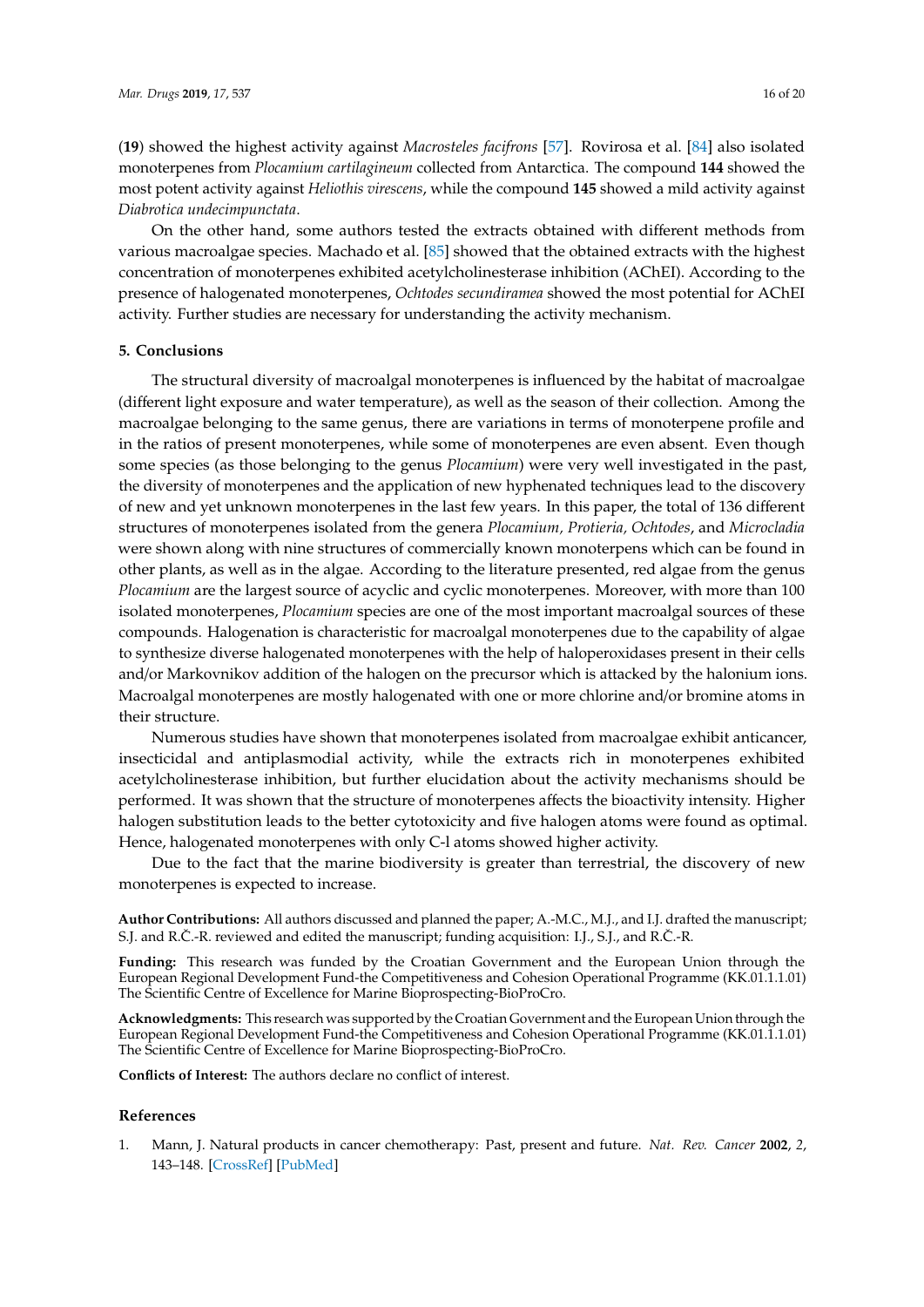- <span id="page-16-0"></span>2. Simmons, T.L.; Andrianasolo, E.; McPhail, K.; Flatt, P.; Gerwick, W.H. Marine natural products as anticancer drugs. *Mol. Cancer Ther.* **2005**, *4*, 333–342. [\[PubMed\]](http://www.ncbi.nlm.nih.gov/pubmed/15713904)
- <span id="page-16-1"></span>3. Ramawat, K.G.; Goyal, S. Chapter 10—Natural Products in Cancer Chemoprevention and Chemotherapy. In *Herbal Drugs: Ethnomedicine to Modern Medicine*; Ramawat, K.G., Ed.; Springer: Berlin, Germany, 2009; pp. 153–171. ISBN 978-3-540-79116-4.
- <span id="page-16-2"></span>4. Perez, M.J.; Falque, E.; Dominguez, H. Antimicrobial Action of Compounds from Marine Seaweed. *Mar. Drugs* **2016**, *14*, 52. [\[CrossRef\]](http://dx.doi.org/10.3390/md14030052) [\[PubMed\]](http://www.ncbi.nlm.nih.gov/pubmed/27005637)
- <span id="page-16-5"></span>5. Shukla, S. Secondary metabolites from marine microorganisms and therapeutic efficacy: A mini review. *Indian J. Geo Mar. Sci.* **2016**, *45*, 1245–1254.
- <span id="page-16-3"></span>6. Bajpai, V.K. Antimicrobial bioactive compounds from marine algae: A mini review. *Indian J. Geo Mar. Sci.* **2016**, *45*, 1076–1085.
- <span id="page-16-4"></span>7. El Gamal, A.A. Biological importance of marine algae. *Saudi Pharm. J.* **2010**, *18*, 1–25. [\[CrossRef\]](http://dx.doi.org/10.1016/j.jsps.2009.12.001) [\[PubMed\]](http://www.ncbi.nlm.nih.gov/pubmed/23960716)
- <span id="page-16-6"></span>8. Kong, C.S.; Kim, J.A.; Yoon, N.Y.; Kim, S.K. Induction of apoptosis by phloroglucinol derivative from *Ecklonia cava* in MCF-7 human breast cancer cells. *Food Chem. Toxicol.* **2009**, *47*, 1653–1658. [\[CrossRef\]](http://dx.doi.org/10.1016/j.fct.2009.04.013)
- <span id="page-16-7"></span>9. Torres, F.A.E.; Passalacqua, T.G.; Velásquez, A.M.A.; De Souza, R.A.; Colepicolo, P.; Graminha, M.A.S. New drugs with antiprotozoal activity from marine algae: A review. *Rev. Bras. Farmacogn.* **2014**, *24*, 265–276. [\[CrossRef\]](http://dx.doi.org/10.1016/j.bjp.2014.07.001)
- <span id="page-16-8"></span>10. Agostini-Costa, T.S.; Vieira, R.F.; Bizzo, H.R.; Silveira, D.; Gimenes, M.A. Chapter 8—Secondary metabolites. In *Chromatography and Its Applications*; Dhanarasu, S., Ed.; InTech: London, UK, 2012; pp. 131–164. ISBN 978-953-51-0357-8.
- <span id="page-16-9"></span>11. El Shoubaky, G.A.; Salem, E.S. Terpenes and Sterols Composition of Marine Brown Algae *Padina pavonica* (Dictyotales) and *Hormophysa triquetra* (Fucales). *Int. J. Pharmacogn. Phytochem. Res.* **2014**, *6*, 894–900.
- <span id="page-16-10"></span>12. Katayama, T. The Volatile Constituents of Seaweed. III. The Terpenes of Volatile Constituents of *Ulva pertusa*. *Bull. Jpn. Soc. Sci. Fisheries* **1955**, *21*, 412–415. [\[CrossRef\]](http://dx.doi.org/10.2331/suisan.21.412)
- <span id="page-16-11"></span>13. Faulkner, D.J.; Stallard, M.O. 7-Chloro-3,7-dimethyl-1,4,6-tri-bromo-1-octen-3-ol, A Novel Monoterpene Alcohol from *Aplysia californica*. *Tetrahedron Lett.* **1973**, *14*, 1171–1174. [\[CrossRef\]](http://dx.doi.org/10.1016/S0040-4039(01)95787-9)
- <span id="page-16-12"></span>14. Faulkner, D.J.; Stallard, M.O.; Fayos, J.; Clardy, J. (3R, 4S, 7S)-*trans,trans*-3,7-dimethyl-1,8,8-tribromo-3,4,7-trichloro-1,5-octadiene, a Novel Monoterpene from the Sea Hare, *Aplysia californica*. *J. Am. Chem. Soc.* **1973**, *95*, 3413–3414. [\[CrossRef\]](http://dx.doi.org/10.1021/ja00791a073)
- <span id="page-16-13"></span>15. Paul, V.J.; Hay, M.E.; Duffy, E.; Fenical, W.; Gustafson, K. Chemical defense in the seaweed *Ochtodes secundiramea* (Montagne) Howe (Rhodophyta): Effects of its monoterpenoid components upon diverse coral-reef herbivores. *J. Exp. Mar. Biol. Ecol.* **1987**, *114*, 249–260. [\[CrossRef\]](http://dx.doi.org/10.1016/0022-0981(88)90141-4)
- <span id="page-16-16"></span>16. König, G.M.; Wright, A.D.; Linden, A. *Plocamium hamatum* and its monoterpenes: Chemical and biological investigations of the tropical marine red alga. *Phytochemistry* **1999**, *52*, 1047–1053. [\[CrossRef\]](http://dx.doi.org/10.1016/S0031-9422(99)00284-8)
- <span id="page-16-17"></span>17. Knott, M.G.; Mkwananzi, H.; Arendse, C.E.; Hendricks, D.T.; Bolton, J.J.; Beukes, D.R. Plocoralides A–C, polyhalogenated monoterpenes from the marine alga *Plocamium corallorhiza*. *Phytochemistry* **2005**, *66*, 1108–1112. [\[CrossRef\]](http://dx.doi.org/10.1016/j.phytochem.2005.03.029) [\[PubMed\]](http://www.ncbi.nlm.nih.gov/pubmed/15924916)
- <span id="page-16-14"></span>18. Mann, M.G.A.; Mkwananzi, H.B.; Antunes, E.M.; Whibley, C.E.; Hendricks, D.T.; Bolton, J.J.; Beukes, D.R. Halogenated Monoterpene Aldehydes from the South African Marine Alga *Plocamium corallorhiza*. *J. Nat. Prod.* **2007**, *70*, 596–599. [\[CrossRef\]](http://dx.doi.org/10.1021/np060547c)
- <span id="page-16-15"></span>19. De Mayo, P. Mono- and Sesquiterpenoids. In *The Chemistry of Natural Products*; Bratley, K.W., Ed.; Interscience: New York, NY, USA, 1959; pp. 1–179.
- 20. Ružička, L. History of the Isoprene Rule. *Proc. Chem. Soc.* **1959**, 341. [\[CrossRef\]](http://dx.doi.org/10.1039/PS9590000341)
- 21. Devon, T.K.; Scott, A.I. *Handbook of Naturally Occurring Compounds*; Academic Press: New York, NY, USA, 1972; p. 576.
- 22. Cavill, G.W.K. Insect Terpenoids and Nepetalactone. In *Cyclopentanoid Terpene Derivatives*; Taylor, W.I., Battersby, A.R., Eds.; Marcel Dekker: New York, NY, USA, 1969; pp. 203–235.
- 23. Francis, M.J.O. Monoterpene Biosynthesis. In *Aspects of Terpenoid Chemistry and Biochemistry*; Goodwin, T.W., Ed.; Academic Press: New York, NY, USA, 1971; pp. 29–48.
- 24. Poulter, C.D.; Rilling, H.C. The Prenyl Transfer Reaction. Enzymatic and Mechanistic Studies of the 1-4 Coupling Reaction in the Terpene Biosynthetic Pathway. *Acc. Chem. Res.* **1978**, *11*, 307–313. [\[CrossRef\]](http://dx.doi.org/10.1021/ar50128a004)
- 25. Loomis, W.D. Biosynthesis and Metabolism of Monoterpenes. In *Terpenoids in Plants*; Pridham, J.B., Ed.; Academic Press: New York, NY, USA, 1967; pp. 59–80.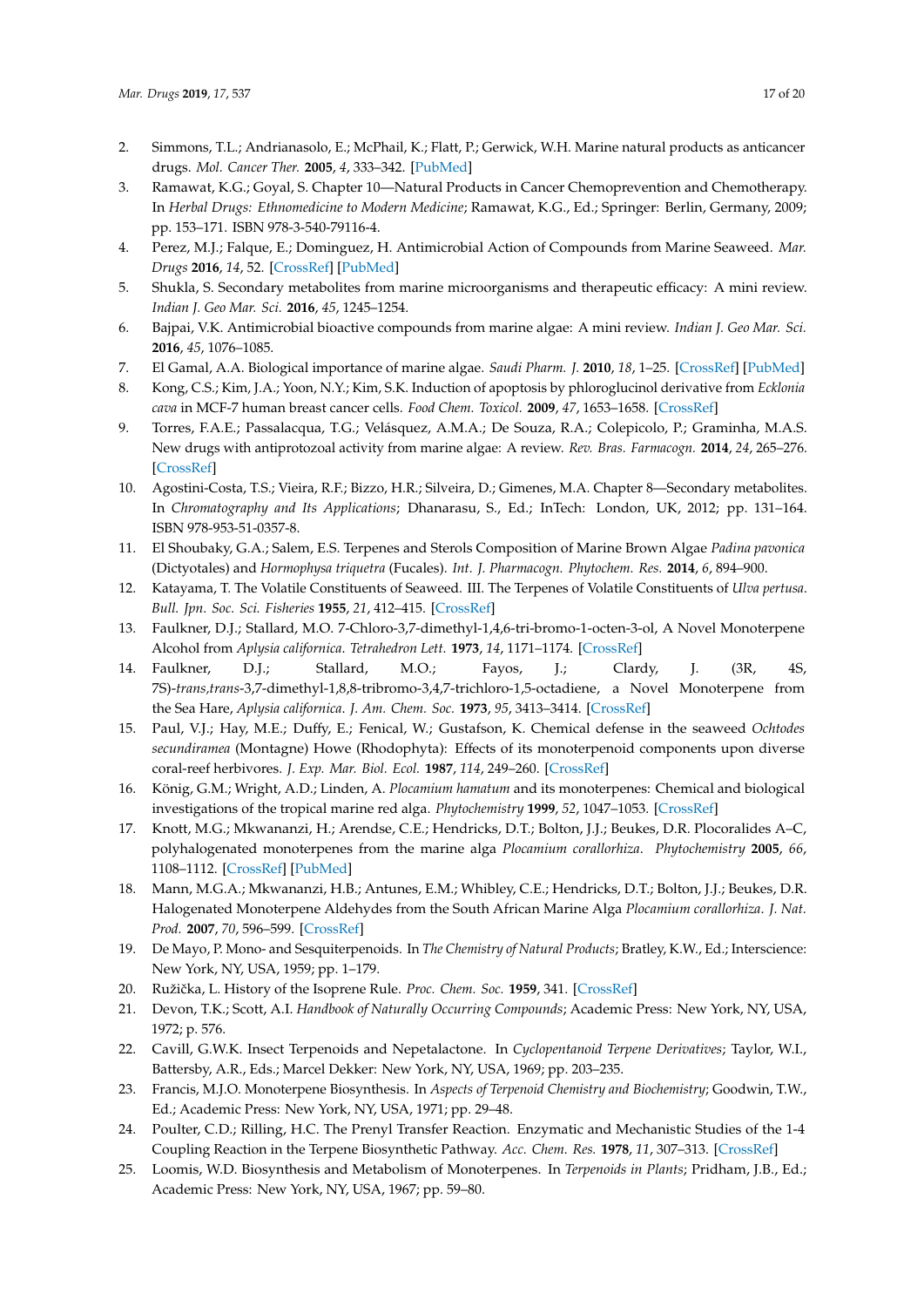- <span id="page-17-0"></span>26. Whittaker, D. The Monoterpenes. In *Chemistry of Terpenes and Terpenoids*; Newman, A.A., Ed.; Academic Press: New York, NY, USA, 1972; pp. 11–82.
- <span id="page-17-1"></span>27. Kladi, M.; Vagias, C.; Roussis, V. Volatile halogenated metabolites from marine red algae. *Phytochem. Rev.* **2004**, *3*, 337–366. [\[CrossRef\]](http://dx.doi.org/10.1007/s11101-004-4155-9)
- <span id="page-17-3"></span>28. Cabrita, M.T.; Vale, C.; Rauter, A.P. Halogenated compounds from marine algae. *Mar. Drugs* **2010**, *8*, 2301–2317. [\[CrossRef\]](http://dx.doi.org/10.3390/md8082301)
- <span id="page-17-5"></span>29. Peng, Y.; Hu, J.; Yang, B.; Lin, X.P.; Zhou, X.F.; Yang, X.W.; Liu, Y. Chapter 5—Chemical composition of seaweeds. In *Seaweed Sustainability. Food and Non-Food Applications*; Tiwari, B.K., Troy, D.J., Eds.; Elsevier: Amsterdam, The Netherlands, 2015; pp. 79–113. ISBN 978-0-12-418697-2.
- <span id="page-17-4"></span>30. Ibrahim, M.; Salman, M.; Kamal, S.; Rehman, S.; Razzaq, A.; Akash, S.H. Chapter 6—Algae- Based Biologically Active Compounds. In *Algae Based Polymers, Blends and Composites*; Zia, K.M., Zuber, M., Ali, M., Eds.; Elsevier: Amsterdam, The Netherlands, 2017; pp. 155–271. ISBN 978-0-12-812360-7.
- <span id="page-17-2"></span>31. Zatelli, G.A.; Philippus, A.C.; Falkenberg, M. An overview of odoriferous marine seaweeds of the *Dictyopteris* genus: Insights into their chemical diversity, biological potential and ecological roles. *Rev. Bras. Farmacogn.* **2018**, *28*, 243–260. [\[CrossRef\]](http://dx.doi.org/10.1016/j.bjp.2018.01.005)
- <span id="page-17-6"></span>32. Paul, V.J.; McConnell, O.J.; Fenical, W. Cyclic Monoterpenoid Feeding Deterrents from the Red Marine Alga *Ochtodes crockeri*. *J. Org. Chem.* **1980**, *45*, 3401–3407. [\[CrossRef\]](http://dx.doi.org/10.1021/jo01305a006)
- <span id="page-17-7"></span>33. Butler, A.; Walker, J.V. Marine Haloperoxidases. *Chem. Rev.* **1993**, *93*, 1937–1944. [\[CrossRef\]](http://dx.doi.org/10.1021/cr00021a014)
- <span id="page-17-8"></span>34. Barahona, L.F.; Rorrer, G.L. Isolation of Halogenated Monoterpenes from Bioreactor—Cultured Microplantlets of the Macrophytic Red Algae *Ochtodes secundiramea* and *Portieria hornemannii*. *J. Nat. Prod.* **2003**, *66*, 743–751. [\[CrossRef\]](http://dx.doi.org/10.1021/np0206007)
- <span id="page-17-9"></span>35. Naylor, S.; Hanke, F.J.; Manes, L.V.; Crews, P. Chemical and Biological Aspects of Marine Monoterpenes. *Fortschr. Chem. Org. Naturst.* **1983**, *44*, 189–241. [\[CrossRef\]](http://dx.doi.org/10.1007/978-3-7091-8714-2_3)
- <span id="page-17-10"></span>36. Lohr, M.; Schwender, J.; Polle, J.E.W. Isoprenoid biosynthesis in eukaryotic phototrophs: A spotlight on algae. *Plant. Sci.* **2012**, *185*, 9–22. [\[CrossRef\]](http://dx.doi.org/10.1016/j.plantsci.2011.07.018)
- <span id="page-17-11"></span>37. Saeidnia, S.; Gohari, A.R. Chapter 6—Trypanocidal Monoterpenes: Lead Compounds to Design Future Trypanocidal Drugs. In *Studies in Natural Product Chemistry*; Rahman, A.U., Ed.; Elsevier: Amsterdam, The Netherlands, 2012; pp. 173–190. ISBN 978-0-444-59514-0.
- <span id="page-17-12"></span>38. Miziorko, H.M. Enzymes of the mevalonate pathway of isoprenoid biosynthesis. *Arch. Biochem. Biophys.* **2011**, *505*, 131–143. [\[CrossRef\]](http://dx.doi.org/10.1016/j.abb.2010.09.028)
- <span id="page-17-13"></span>39. Lombard, J.; Moreira, D. Origins and Early Evolution of the Mevalonate Pathway of Isoprenoid Biosynthesis in the Three Domains of Life. *Mol. Biol. Evol.* **2011**, *28*, 87–99. [\[CrossRef\]](http://dx.doi.org/10.1093/molbev/msq177)
- <span id="page-17-14"></span>40. Polzin, J.; Rorrer, G.L. Selective production of the acyclic monoterpene β-myrcene by microplantlet suspension cultures of the macrophytic marine red alga *Ochtodes secundiramea* under nutrient perfusion cultivation with bromide-free medium. *Algal Res.* **2018**, *36*, 159–166. [\[CrossRef\]](http://dx.doi.org/10.1016/j.algal.2018.10.022)
- <span id="page-17-15"></span>41. Wise, M.J.; Rorrer, G.L.; Polzin, J.J.; Croteau, R. Biosynthesis of Marine Natural Products: Isolation and Characterization of a Myrcene Synthase from Cultured Tissues of the Marine Red Alga *Ochtodes secundiramea*. *Arch. Biochem. Biophys.* **2002**, *400*, 125–132. [\[CrossRef\]](http://dx.doi.org/10.1006/abbi.2002.2780)
- <span id="page-17-16"></span>42. Wise, M.J. Monoterpene biosynthesis in marine algae. *Phycologia* **2003**, *42*, 370–377. [\[CrossRef\]](http://dx.doi.org/10.2216/i0031-8884-42-4-370.1)
- <span id="page-17-17"></span>43. Hewson, W.D.; Hager, L.P. Bromoperoxidases and halogenated lipids in marine algae. *J. Phycol.* **1980**, *16*, 340–345. [\[CrossRef\]](http://dx.doi.org/10.1111/j.1529-8817.1980.tb03043.x)
- <span id="page-17-19"></span><span id="page-17-18"></span>44. Fenical, W. Natural products chemistry in the marine environment. *Science* **1982**, *215*, 923–928. [\[CrossRef\]](http://dx.doi.org/10.1126/science.215.4535.923)
- 45. Kato, T.; Ichinose, J.; Kamoshida, A.; Kitahara, Y. Cyclization of polyenes. Biogenetic-type synthesis of snyderols. *J. Chem. Soc. Chem. Comm.* **1976**, *13*, 518–519. [\[CrossRef\]](http://dx.doi.org/10.1039/c39760000518)
- 46. Yoshihara, K.; Hirose, Y. The derivation of a brominated algal component from myrcene. *B. Chem. Soc. Jpn.* **1978**, *51*, 653–654. [\[CrossRef\]](http://dx.doi.org/10.1246/bcsj.51.653)
- <span id="page-17-20"></span>47. Masaki, Y.; Hashimoto, K.; Sakuma, K.; Kaji, K. New ochtodane syntheses from myrcene. *Tetrahedron Lett.* **1982**, *23*, 1481–1484. [\[CrossRef\]](http://dx.doi.org/10.1016/S0040-4039(00)87138-5)
- <span id="page-17-21"></span>48. Maliakal, S.; Cheney, D.P.; Rorrer, G.L. Halogenated monoterpene production in regenerated plantlet cultures of *Ochtodes secundiramea* (*Rhodophyta*, *Cryptonemiales)*. *J. Phycol.* **2001**, *37*, 1010–1019. [\[CrossRef\]](http://dx.doi.org/10.1046/j.1529-8817.2001.00120.x)
- <span id="page-17-22"></span>49. Polzin, J.J.; Rorrer, G.L.; Cheney, D.P. Metabolic flux analysis of halogenated monoterpene biosynthesis in microplantlets of the macrophytic red alga *Ochtodes secundiramea*. *Biomol. Eng.* **2003**, *20*, 205–215. [\[CrossRef\]](http://dx.doi.org/10.1016/S1389-0344(03)00054-6)
- <span id="page-17-23"></span>50. Fenical, W. Halogenation in the *Rhodophyta*. A review. *J. Phycol.* **1975**, *11*, 245–259. [\[CrossRef\]](http://dx.doi.org/10.1111/j.1529-8817.1975.tb02775.x)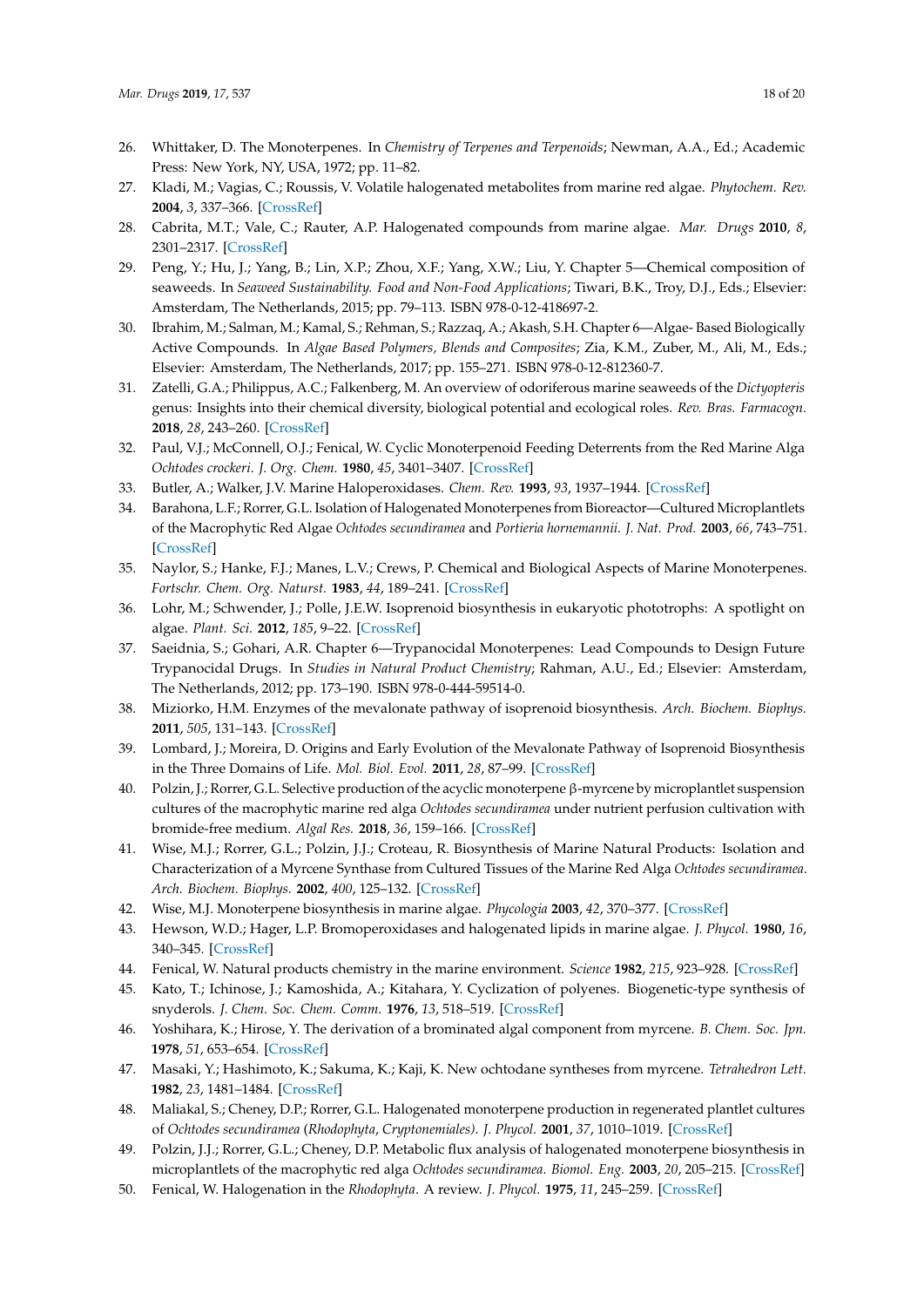- <span id="page-18-0"></span>51. Gao, D.; Okuda, R. Supercritical Fluid Extraction of Halogenated Monoterpenes from the Red Alga *Plocamium cartilagineum*. *J. AOAC Int.* **2001**, *84*, 1313–1331.
- <span id="page-18-1"></span>52. Jiang, Z.; Kempinski, C.; Chappell, J. Extraction and analysis of terpenes/terpenoids. *Curr. Protoc. Plant. Biol.* **2016**, *1*, 345–358. [\[CrossRef\]](http://dx.doi.org/10.1002/cppb.20024)
- <span id="page-18-2"></span>53. Güven, K.C.; Sezik, E.; Kaleagasiougl, F.; Erdugan, H.; Coban, B.; Karakas, E. Vlatile Oils from Marine Macroalgae. In *Natural Products*; Ramawat, K.G., Merillom, J.M., Eds.; Springer: Berlin, Germany, 2013; pp. 2883–2912.
- <span id="page-18-3"></span>54. Koziol, A.; Stryjewska, A.; Librowski, T.; Salat, K.; Gawel, M.; Moniczewski, A.; Lochynski, S. An Overview of the Pharmacological Properties and Potential Applications of Natural Monoterpenes. *Mini Rev. Med. Chem.* **2014**, *14*, 1156–1168. [\[CrossRef\]](http://dx.doi.org/10.2174/1389557514666141127145820)
- <span id="page-18-4"></span>55. Jerković, I.; Marijanović, Z.; Roje, M.; Kus, P.M.; Jokić, S.; Čož-Rakovac, R. Phytochemical study of the headspace volatile organic compounds of fresh algae and seagrass from the Adriatic Sea (single point collection). *PLoS ONE* **2018**, *13*, e0196462. [\[CrossRef\]](http://dx.doi.org/10.1371/journal.pone.0196462)
- <span id="page-18-5"></span>56. Marmulla, R.; Harder, J. Microbial monoterpene transformations–A review. *Front. Microbiol.* **2014**, *5*, 346. [\[CrossRef\]](http://dx.doi.org/10.3389/fmicb.2014.00346)
- <span id="page-18-6"></span>57. San-Martin, A.; Negrete, R.; Rovirosa, J. Insecticide and acaricide activities of polyhalogenated monoterpenes from Chilean *Plocamium cartilagineum*. *Phytochemistry* **1991**, *30*, 2165–2169. [\[CrossRef\]](http://dx.doi.org/10.1016/0031-9422(91)83607-M)
- <span id="page-18-7"></span>58. Darias, J.; Rovirosa, J.; San Martin, A.; Diaz, A.R.; Dorta, E.; Cueto, M. Furoplocamioids A-C, Novel Polyhalogenated Furanoid Monoterpenes from *Plocamium cartilagineum*. *J. Nat. Prod.* **2001**, *64*, 1383–1387. [\[CrossRef\]](http://dx.doi.org/10.1021/np010297u)
- <span id="page-18-8"></span>59. Diaz-Marrero, A.R.; Cueto, M.; Dorta, E.; Rovirosa, J.; San-Martin, A.; Darias, J. New halogenated monoterpenes from the red alga *Plocamium cartilagineum*. *Tetrahedron* **2002**, *58*, 8539–8542. [\[CrossRef\]](http://dx.doi.org/10.1016/S0040-4020(02)01019-0)
- <span id="page-18-9"></span>60. Gonzalez, A.G.; Darias, V.; Estevez, E. Chemotherapeutic Activity of Polhalogenated Terpenes from Spanish Algae. *J. Med. Plant. Res.* **1982**, *44*, 44–46. [\[CrossRef\]](http://dx.doi.org/10.1055/s-2007-971399)
- <span id="page-18-10"></span>61. König, G.M.; Wright, A.D.; Sticher, O. A new polyhalogented monoterpene from the red alga *Plocamium cartilagineum*. *J. Nat. Prod.* **1990**, *53*, 1615–1618. [\[CrossRef\]](http://dx.doi.org/10.1021/np50072a041)
- <span id="page-18-11"></span>62. Stierle, D.B.; Sims, J.J. Polyhalogenated cyclic monoterpenes from the red alga *Plocamium cartilagineum* of Antartica. *Tetrahedron* **1979**, *35*, 1261–1265. [\[CrossRef\]](http://dx.doi.org/10.1016/0040-4020(79)80051-4)
- <span id="page-18-12"></span>63. Shilling, A.J.; von Salm, J.L.; Sanchez, A.R.; Kee, Y.; Amsler, C.D.; McClintock, J.B.; Baker, B.J. Anverenes B–E, New Polyhalogenated Monoterpenes from the Antarctic Red Alga *Plocamium cartilagineum*. *Mar. Drugs* **2019**, *17*, 230. [\[CrossRef\]](http://dx.doi.org/10.3390/md17040230)
- <span id="page-18-13"></span>64. Knott, M.G.; de la Mare, J.A.; Edkins, A.L.; Zhang, A.; Stillman, M.J.; Bolton, J.J.; Antunes, E.M.; Beukes, D.R. Plaxenone A and B: Cytotoxic halogenated monoterpenes from the South African red seaweed *Plocamium maxillosum*. *Phytochem. Lett.* **2019**, *29*, 182–185. [\[CrossRef\]](http://dx.doi.org/10.1016/j.phytol.2018.12.009)
- <span id="page-18-14"></span>65. Bracegirdle, J.; Sohail, Z.; Fairhurst, M.J.; Gerth, M.L.; Zuccarello, G.C.; Hasmi, M.A.; Keyzers, R.A. Costatone C – A new halogenated mnonoterpene from the New Zealand red alga *Plocamium angustum*. *Mar. Drugs* **2019**, *17*, 418. [\[CrossRef\]](http://dx.doi.org/10.3390/md17070418)
- <span id="page-18-15"></span>66. Stierle, D.B.; Wing, R.M.; Sims, J.J. Marine Natural Products XI costatone and costatolide, new halogenated monoterpenes from the red seaweed, *Plocamium costatum*. *Tetrahedron Lett.* **1976**, *49*, 4455–4458. [\[CrossRef\]](http://dx.doi.org/10.1016/0040-4039(76)80141-4)
- <span id="page-18-16"></span>67. Motti, C.A.; Thomas-Hall, P.; Hagiwara, K.A.; Simmons, C.J.; Willis, R.; Wright, A.D. Accelerated Identification of Halogenated Monoterpenes from Australian Specimens of the Red Algae *Plocamium hamatum* and *Plocamium costatum*. *J. Nat. Prod.* **2014**, *77*, 1193–1200. [\[CrossRef\]](http://dx.doi.org/10.1021/np500059h)
- <span id="page-18-17"></span>68. Dias, D.; Urban, S. Phytochemical Analysis of the Southern Australian Marine Alga, *Plocamium mertensii* using HPLC-NMR. *Phytochem. Anal.* **2008**, *19*, 453–470. [\[CrossRef\]](http://dx.doi.org/10.1002/pca.1075)
- <span id="page-18-18"></span>69. Timmers, M.A.; Dias, D.A.; Urban, S. Application of HPLC-NMR in the Identification of Plocamenone and Isoplocamenone from the Marine Red Alga *Plocamium angustum*. *Mar. Drugs* **2012**, *10*, 2089–2102. [\[CrossRef\]](http://dx.doi.org/10.3390/md10092089)
- <span id="page-18-19"></span>70. Wright, A.D.; König, G.M.; Sticher, O. Five new monoterpenes from the marine red alga *Portieria hornemannii*. *Tetrahedron* **1991**, *47*, 5717–5724. [\[CrossRef\]](http://dx.doi.org/10.1016/S0040-4020(01)86524-8)
- <span id="page-18-20"></span>71. Gunatilaka, A.A.L.; Paul, V.J.; Park, P.U.; Puglisi, M.P.; Gitler, A.D.; Eggleston, D.S.; Haltiwanger, R.C.; Kingston, D.G.I. Apakaochtodenes A and B: Two Tetrahalogenated Monoterpenes from the Red Marine Alga *Portieria hornemannii*. *J. Nat. Prod.* **1999**, *62*, 1376–1378. [\[CrossRef\]](http://dx.doi.org/10.1021/np9901128)
- <span id="page-18-21"></span>72. Crews, P.; Ng, P.; Kho-Wiseman, E.; Pace, C. Halogenated monoterpenes of the red alga *Microcladia*. *Phytochemistry* **1976**, *15*, 1707–1711. [\[CrossRef\]](http://dx.doi.org/10.1016/S0031-9422(00)97461-2)